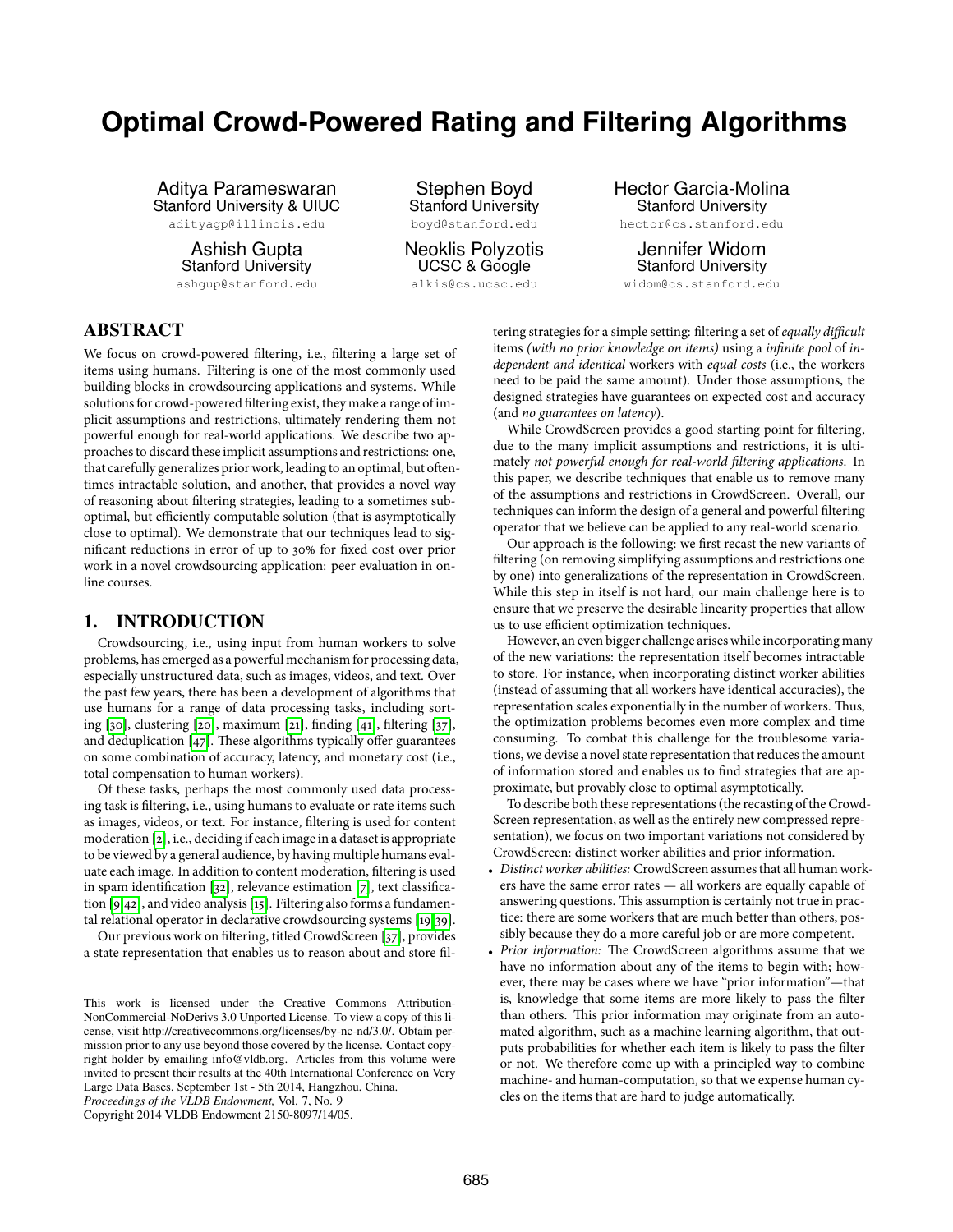The entire list of variations or aspects we consider can be found in Table [1](#page-8-0) in Section 5 (we do not expect the reader to fully understand the table at this point), along with brief explanations. We do not describe in detail the other aspects due to space limitations, however, they may be all found in our extended technical report [\[36\]](#page-11-14).

**Novel Application:** To ground our discussion, we evaluate our techniques on a novel real-world application that, to our knowledge, has not been studied in the context of crowd algorithms, peer evaluation in online courses.

MOOCs (Massive Open Online Courses) [\[10\]](#page-11-15) are revolutionizing education. There are hundreds of courses being offered by organizations such as Coursera [\[1\]](#page-11-16), Udacity [\[6\]](#page-11-17), and EdX [\[3\]](#page-11-18), and each of these courses are being taken by thousands of students worldwide [\[4\]](#page-11-19). Evaluating students in many of these MOOCs (especially courses in the humanities) requires human expertise: for instance, it is impossible to grade an essay, a software project, or a mathematical proof completely automatically.

Given that thousands of students are taking these courses, the MOOC providers have turned to peer evaluation, i.e., having students evaluate each other's work, as the primary mechanism for grading in these problematic courses. Peer evaluation is a large scale application of crowd-powered filtering: for each student submission, the peer evaluation system needs to decide how many graders would need to evaluate that submission in order to correctly determine the true grade. Student graders may make mistakes while evaluating submissions, and therefore, we may need multiple student graders to evaluate each submission. Since student grader time is a limited resource, we would rather have graders evaluate student submissions for which there is more uncertainty regarding the true grade, instead of submissions for which the true grade is fairly certain.

We demonstrate that the techniques described in this paper are useful for peer evaluation: they provide significantly higher quality results than standard heuristics currently in use in the peer evaluation system in the MOOC platform Coursera [\[1\]](#page-11-16), as well as algorithms in CrowdScreen, which ignore a number of key factors, and are therefore not as useful. Overall, we get reductions of upto 30% in error for fixed cost, a sizable improvement in performance.

**Contributions:** Here is the outline for the paper:

- We describe the *answer-record* representation, a way to represent and reason about filtering strategies. This representation is a straightforward extension of the representation in CrowdScreen. This representation provides the optimal solution to all the aspects we consider, but can be expensive to compute in some cases (Section [3\)](#page-1-0).
- We describe our solution for distinct worker abilities (Section [3.1\)](#page-1-1).
- We provide the key ideas for incorporating prior information (Section [3.2\)](#page-3-0).
- We describe the *posterior-based* representation, a new way of representing and reasoning about strategies. This representation leads to an efficient but approximate solution to all the aspects we consider (Section [4\)](#page-4-0).
- We describe the representation for the basic setting considered in CrowdScreen, and show that the expected cost of the optimal strategy in this representation converges (on increasing a userspecified parameter without bound) to the cost of the optimal strategy in the answer-record representation (Section [4.1\)](#page-4-1).
- We describe our solution using this representation for distinct worker abilities (Section [4.2\)](#page-5-0).
- We provide the key ideas for using the posterior-based representation when incorporating prior information (Section [4.3\)](#page-6-0).
- We discuss other aspects and demonstrate that our representations are general enough to incorporate all the new variations (Section [5\)](#page-6-1).
- We evaluate our algorithms on real MOOC data, demonstrating that we get a signicant reduction of up to 30% in error (for same

cost) by using our techniques over techniques in CrowdScreen, as well as other techniques and heuristics currently used in the peer evaluation system (Section [6\)](#page-7-0).

• We describe related work (Section [7\)](#page-10-0), and conclude (Section [8\)](#page-10-1).

# <span id="page-1-2"></span>2. PRELIMINARIES

We begin by describing the basic setup from CrowdScreen, but when taking into consideration distinct worker abilities. The other aspects mentioned in the introduction will be described later on.

We are given a set of items  $\mathcal{I}$ , where  $|\mathcal{I}| = n$ . A random variable V controls whether an input item satisfies the filter ( $V = 1$ ) or not ( $V = o$ ). The selectivity of our filter, s, gives us the probability that  $V = 1$  (over all possible items).

We assume that there is no automated mechanism to examine an item and determine for certain whether that item satisfies the filter or not. The only type of action we can perform on an item is to ask a specific human worker  $w_i$ ,  $i \in 1 \ldots r$  a *question*. The worker can tell us YES (meaning that they think the item satisfies the filter) or NO. The worker  $w_i$  can make mistakes, and in particular:

- The false positive rate is:  $Pr[w_i]$ 's answer is YES|V = 0] =  $e_0(w_i)$
- The false negative rate is:  $Pr[w_i]$ 's answer is NO $|V = 1] = e_1(w_i)$

The error rates  $e_0(w_i)$ ,  $e_1(w_i)$  are estimated either by evaluating worker  $w_i$  on questions with known correct answers, or by using prior history on worker performance. In peer evaluation, error rates are estimated by having workers (in this case, graders) evaluate a few "test" submissions that the course instructors have also graded. The selectivity  $s$  is estimated by having course instructors evaluate a small sample of submissions.

Overall, there may be some workers who are less error-prone at answering questions than others, possibly because they are more diligent or more capable. We can ask different humans the same question to get better accuracy, and we assume that their errors are independent. (We relax this restriction in Section [5.](#page-6-1)) However, if we ask the same human the question on the same item, we will get the same answer. Therefore, we will ask the question on a given item to a given human at most once.

A strategy  ${\mathcal F}$  is a computer procedure that takes as input one item, asks one or more humans questions on that item, and eventually outputs either Pass or Fail for that item. A Pass output represents a belief that the item satisfies the filter, while Fail represents the opposite. We define an *algorithm* to be a procedure that, given parameters and constraints, generates a strategy.

## <span id="page-1-0"></span>3. ANSWER-RECORD REPRESENTATION

In this section, we describe our first representation for worker abilities. We will then discuss how we may incorporate prior information. For the latter, we may have a machine learning algorithm (say a classifier) that analyzes items and assigns probabilities of passing the filter to each item. As an example, if we were doing content moderation of images, there are automated algorithms that analyze each image (perhaps by using the distribution of colors or by looking for specific patterns) and provide a probability for whether the image is likely to be inappropriate for a general audience.

# <span id="page-1-1"></span>3.1 Setting with Worker Abilities

**Representation:** Since humans may have different error rates, the state of processing for an item after some questions are asked can be completely represented using a state variable  $S = (x_1, y_1, x_2, y_2, \ldots,$  $x_r, y_r$ ), where  $x_i$  is an indicator variable indicating whether worker  $w_i$  answered YES for the question on the item, and  $y_i$  indicates if worker  $w_i$  answered NO for the question on the item. If  $x_i = y_i = o$ , then  $w_i$  has not been asked a question yet on the item; if  $x_i = 1$ ,  $y_i =$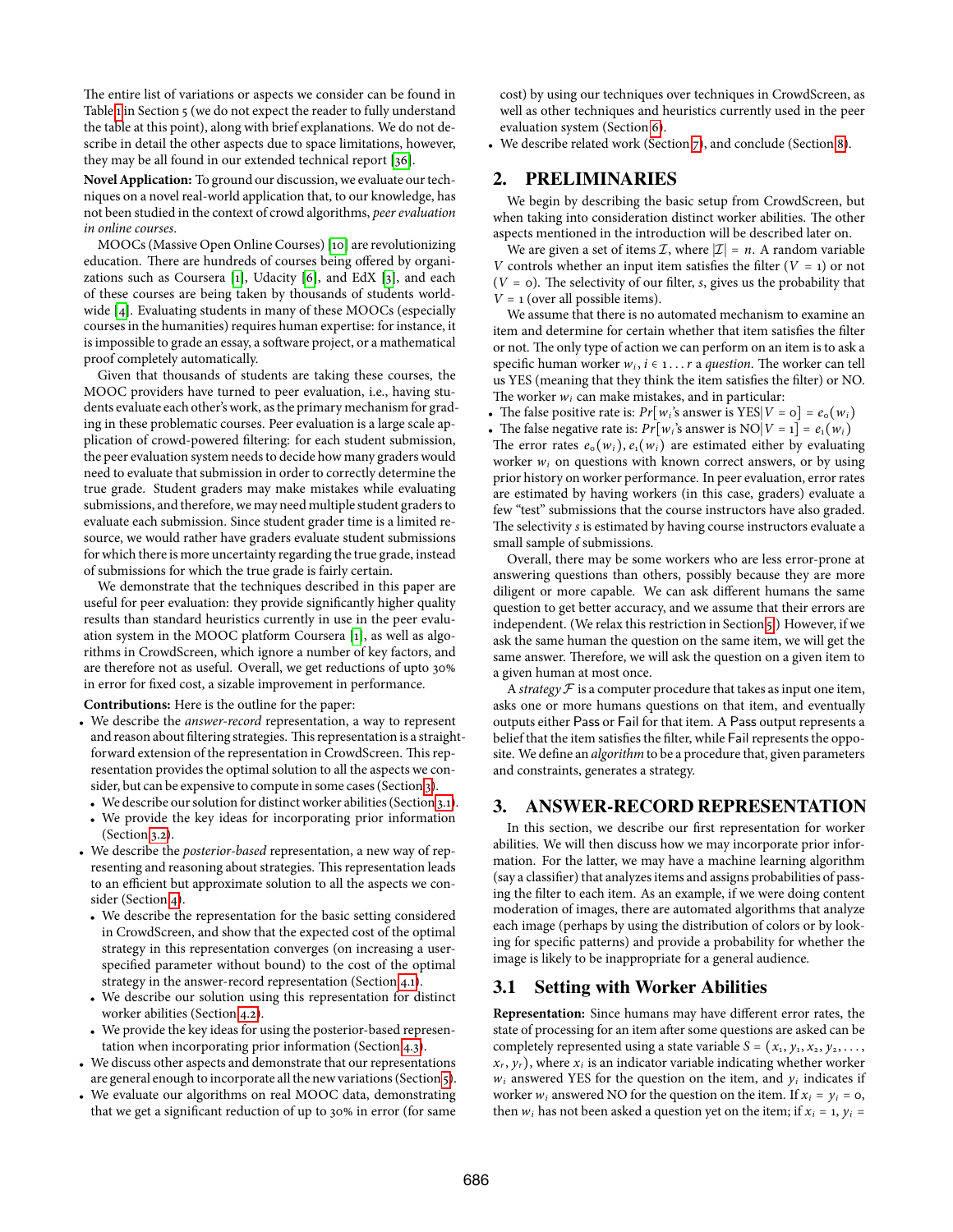<span id="page-2-0"></span>

o, then  $w_i$  has been asked a question and has answered YES; and if  $x_i = o$ ,  $y_i = 1$ , then  $w_i$  has been asked a question on the item and has answered NO. The case where  $x_i = y_i = 1$  can never arise.

Note that the reason why the state variable S is a complete description of the state of processing is that the order in which the answers are provided by humans is not critical for making a decision on an item; only the set of YES/NO answers is important, and the identity of the workers who provided the answers. Therefore, the state variable S captures all the relevant information about an item that is necessary for a strategy to maintain. In CrowdScreen, S was simply the count of the YES and NO answers. This information was sufficient because all workers were assumed to be equally error-prone in that setting, and therefore, the identity of the worker who gave a specific answer was not important.

We therefore call this representation the Answer Record Representation (i.e., the state or processing is the complete set of answers).

At a given state S, a strategy  $\mathcal F$  probabilistically does one of the following: (a) stop executing, and return Pass on the item, (b) stop executing, and return Fail on the item, or (c) continue executing (Cont), i.e., ask an additional question for that item. Notice that, we are overloading our use of the term "strategy" to mean two things: (a) the code that operates on an item, and eventually returns Pass or Fail, (b) a decision function, defined over all reachable states, that takes as input a state S, and outputs a decision for that state (Pass, Fail, Cont). The use will be clear from the context.

Thus, at a given state S, the strategy returns Pass, i.e.,  $\mathcal{F}(S)$  = Pass, with probability  $a_{pass}(S)$ , returns Fail, i.e.,  $\mathcal{F}(S)$  = Fail with probability  $a_{fail}$  (S), and will ask another human a question on that item,  $\mathcal{F}(S)$  = Cont with probability  $a_{cont}(S)$  = 1 –  $a_{pass}(S)$  –  $a_{fail}(S)$ . If either Pass or Fail returned at a state, we say that the strategy terminates. If Cont is returned at a state, then an answer is requested from one of the unasked human workers—those for whom  $x_i = y_i = 0$ , all with equal probability. Thus, in this scenario, we do not control which human worker answers our question—this scenario is relevant in marketplaces like Mechanical Turk, or even in peer evaluation, where we do not control who is online and available for grading at a given time. In some real world applications, we may be able to control which worker is asked to answer the question; this aspect is covered in Section [5.](#page-6-1)

Due to the properties described above, strategies are instances of the well-studied discrete Markov Decision Processes (MDPs) [\[43\]](#page-11-20). MDPs are represented by a set of states (here, all possible S), possible decisions for each state (here, Pass, Fail, Cont), and a probability distribution over next states when a decision is taken at a given state. MDPs have a single reward function (or metric) associated with each state. In our case, since we are considering multiple metrics—cost and accuracy—we cannot use the standard value and policy iteration techniques that are meant for optimizing single metrics in MDPs. Instead, we must rely on linear programming. We emphasize that our key contribution is not in the solution but in reducing our scenario to the MDP formalism, while maintaining computational efficiency. To enable our paper to be self-contained for a database audience, we describe our approach without using the MDP formalism.

**Metrics:** To determine which strategy is best, we study the metrics

of error and cost. We start by defining two quantities, given a strategy:

- $p_1(S)$  is the probability that the strategy reaches state S and the item satisfies the filter  $(V = 1)$ ; and
- $p_o(S)$  is the probability that the strategy reaches state S and the item does not satisfy the filter ( $V = o$ ).
- We can now define the following metrics:
- $\bullet$  E is the sum of expected errors across all states. The expected error at a state S is simply the probability that the strategy terminated at S with an error being made.

<span id="page-2-1"></span>
$$
E = \sum_{S} a_{pass}(S) \cdot p_o(S) + a_{fail}(S) \cdot p_1(S)
$$
 (1)

 $\bullet$  C is the sum of expected cost across all states. The cost at a state S is the probability that the state was reached, i.e.,  $(p_o(S)+p_1(S))$ , multiplied by the probability that a termination decision was taken, i.e.,  $(a_{pass}(S) + a_{fail}(S))$ , multiplied by the cost, i.e., the total number of answers so far:  $\sum_{i \in 1...r} [x_i + y_i]$ .

<span id="page-2-2"></span>
$$
C = \sum_{S} [p_o(S) + p_1(S)] \cdot (a_{pass}(S) + a_{fail}(S)) \cdot (\sum_{i \in 1...r} [x_i + y_i])
$$
 (2)

The probabilities  $p_0$  and  $p_1$  can be iteratively computed; we illustrate this using a simple example with  $r = 2$  workers for  $p_0$  (also displayed in Figure [1\(](#page-2-0)a)). Consider state  $S_0 = (1, 0, 0, 1)$  (i.e., worker  $w_1$  answered YES and  $w_2$  answered NO). The figure shows that we can get to state  $S_0$  from either  $S_1 = (0, 0, 0, 1)$  by receiving a YES from  $w_1$ , or from  $S_2 = (1, 0, 0, 0)$  by receiving a NO from  $w_2$ . Then,  $p_0(S_0)$ is the sum of two quantities: the first quantity is the probability that the strategy reached  $S_0$  via  $S_1$ , and the second quantity is the probability that the strategy reached  $S_0$  via  $S_2$ , both when the item does not satisfy the filter. There are no other ways to get to  $S_0$ . The first quantity is equal to  $p_0(S_1) \cdot a_{cont}(S_1) \cdot e_0(w_1)$ , where

- $p_0(S_1)$  is the probability that the strategy reached  $S_1$  and the item does not satisfy the filter  $(V = 0)$ ,
- $a_{cont}(S_1)$  is the probability that an additional human worker was asked (the only unasked worker at  $S_1$  is  $w_1$ , so  $w_1$  was asked to answer),

• and  $e_0(w_1)$  is the probability that  $w_1$  answered incorrectly. The second quantity is similar. Thus,

 $p_{o}(S_{o}) = p_{o}(S_{1})a_{cont}(S_{1})e_{o}(w_{1}) + p_{o}(S_{2})a_{cont}(S_{2})(1 - e_{o}(w_{2}))$ In the general case, we have the following equations:

$$
p_o(x_1, y_1, \ldots, x_r, y_r) = \sum_{1 \leq i \leq r; x_i = 1;} \frac{e_o(w_i) \cdot p_o(R) \cdot a_{cont}(R)}{b} +
$$
  

$$
R = (x_1, y_1, \ldots, x_{i-1}, y_{i-1}, 0, 0, \ldots, x_r, y_r)
$$
  

$$
\sum_{1 \leq i \leq r; y_i = 1;} \frac{(1 - e_o(w_i)) \cdot p_o(R) \cdot a_{cont}(R)}{b}.
$$
  

$$
R = (x_1, y_1, \ldots, x_{i-1}, y_{i-1}, 0, 0, \ldots, x_r, y_r)
$$
  

$$
p_o(o, o, \ldots, o, o) = (1 - s)
$$

where b is the number of  $x_i$  or  $y_i$  that are o, i.e., the number of workers who have not been asked yet at state  $R$ . Thus, we simply sum up the probabilities that the strategy reaches  $(x_1, y_1, \ldots, x_{i-1}, y_{i-1},$ 0, 0, ...,  $x_n$ ,  $y_n$ ) and gets a YES from a specific worker  $w_i$  (out of b unasked workers) who has not been asked before, for all i. And we add this sum to the probabilities that the strategy reaches  $(x_1, y_1, \ldots,$  $x_{i-1}, y_{i-1}, 0, 0, \ldots, x_n, y_n$  and gets a NO from a specific worker  $w_i$ (out of  $b$ ) who has not been asked before, for all  $i$ . Therefore, the probability of getting to a state S (and the item not satisfying the filter) is the sum of the probabilities of getting to one of the previous states R that is identical to S but has one  $x_i$  or  $y_i$  diminished by 1 (with the item not satisfying the filter), and getting the appropriate answer (YES/NO) from the appropriate worker i. (Naturally, the states R that are invalid are omitted from the summation.)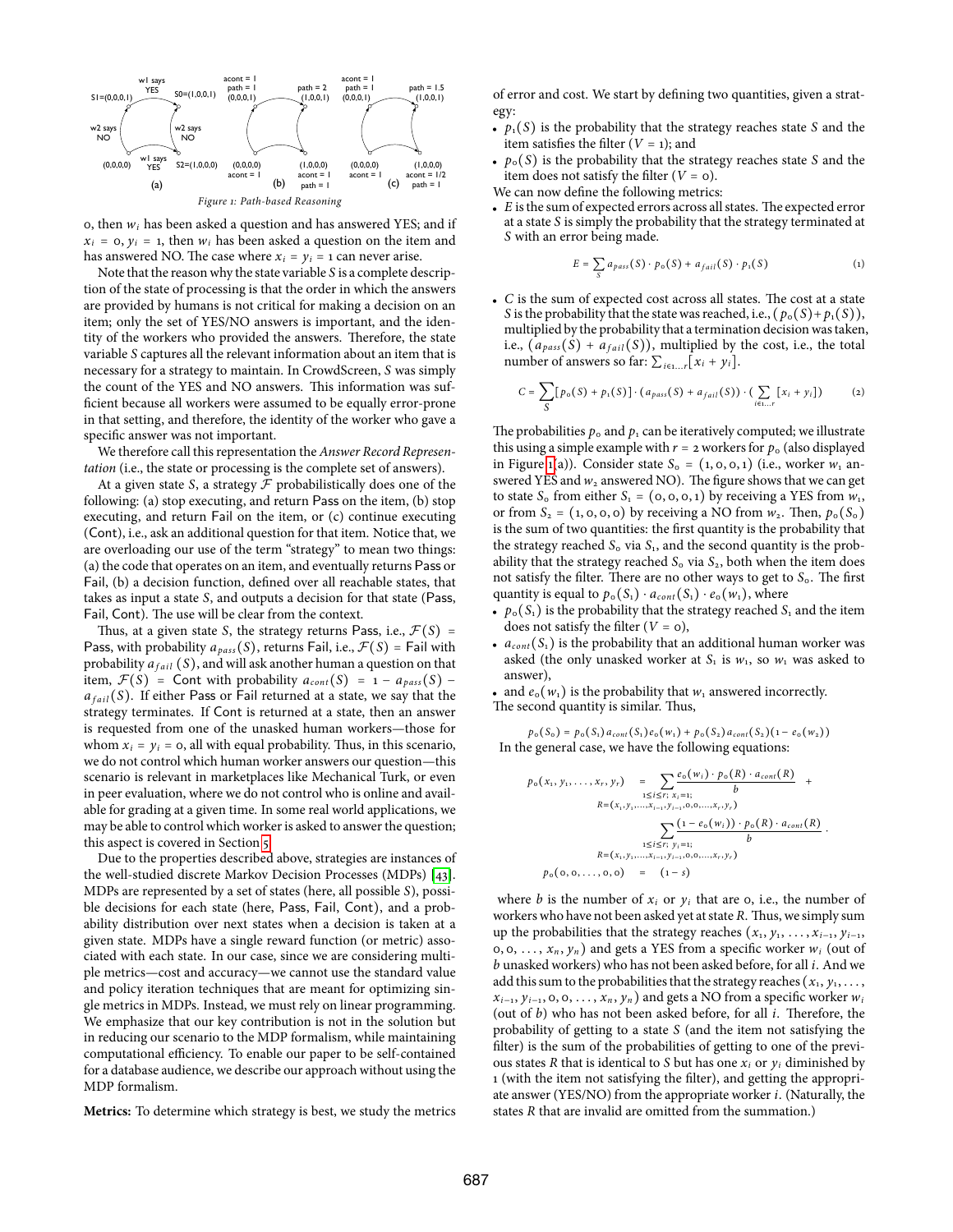For a strategy, we define the states S for which  $p_0$  or  $p_1$  are nonzero as reachable states (that is, there is a non-zero probability of reaching them while executing a strategy.)

**Problem:** Given parameters selectivity s, false negative rates  $e_1(w_i)$ , and false positive rates  $e_0(w_i)$ , we consider the following problem:

PROBLEM 1 (ABILITIES). Given an error threshold  $\tau$  and a budget threshold per item  $m$ , find a strategy that minimizes  $C$  such that  $E < \tau$  and  $\forall$  reachable  $(x_1, y_1, \ldots, x_r, y_r) : \sum_{i \in 1...r} (x_i + y_i) \leq m$ 

Since we want to ensure that the strategy terminates, we enforce a threshold  $m$  on the maximum number of questions we can ask for any item (which is nothing but a maximum budget for any item that we want to filter). In our peer evaluation setting, the problem above translates to a minimization of the average number of evaluations assuming a threshold on error rate, a maximum number of graders per submission and knowledge of per-worker error rates.

**Solution Intuition:** We present a solution to Problem [1](#page-3-1) that generalizes the solution in CrowdScreen, but is simpler to understand. Our solution leverages linear programming.

Even though the equations describing relationships between variables are highly non-linear (ref. Equation [1,](#page-2-1) [2\)](#page-2-2), we can convert these into linear equations by considering the flow of *paths*. A path is a specific sequence of answers that can be used to get to a given state S. Returning to our previous example (Figure [1\)](#page-2-0), one path to get to  $S_0$  may be  $w_1$  answering YES first, followed by  $w_2$  answering NO. The only other possible path is for  $w_2$  to answer NO followed by  $w_1$ answering YES. These paths are depicted in Figure  $1(a)$ ; the only way to get from  $(o, o, o, o)$  to  $(1, o, o, 1)$  is via one of these two paths. Of course, not all paths may be possible in a strategy. That is, it may be possible that a strategy stops and returns Fail when  $w_2$  answers NO, and therefore, the latter path is not feasible.

We define a new variable called  $path(S)$  to denote the number of paths from the origin  $(0, \ldots, 0)$  to S within a strategy. In our example above, assume the strategy always continues asking questions at  $(0, 0, 0, 0)$ ,  $(1, 0, 0, 0)$ , and  $(0, 0, 0, 1)$  (that is,  $a_{cont} = 1$  for all of these points). Then  $path(S_0)$  is 2, since both paths are feasible. This case is depicted in Figure [1\(](#page-2-0)b).

Now, assume that from (1, 0, 0, 0) the strategy continues only with 0.5 probability (i.e.,  $a_{cont} = 0.5$ ). In this case  $path(S_0)$  is equal to  $1.5$  — one path via  $(0, 0, 0, 1)$ , and half a path via  $(1, 0, 0, 0)$ . This case is depicted in Figure [1\(](#page-2-0)c).

In fact,  $path(S)$  can be computed recursively. Continuing with our example, observe that the number of ways of getting to  $S_0$ , i.e.,  $path(S<sub>o</sub>)$ , is equal to the sum of the number of ways of reaching  $S<sub>o</sub>$ via  $S_1 = (0, 0, 0, 1)$ , which we denote  $path_{cont}(S_1)$ , and the number of ways of reaching  $S_0$  via  $S_2 = (1, 0, 0, 0)$ , which we denote path<sub>cont</sub>(S<sub>2</sub>). If, for instance,  $a_{cont}(S_1) = o$ , that is, the strategy always terminates at  $S_1$ , then, the former number (i.e.,  $path_{cont}(S_1)$ ) is o. If, on the other hand,  $a_{cont}(S_1) = 0.5$ , that is, with probability half, the strategy asks an additional question at  $S<sub>1</sub>$ , then the former number  $path_{cont}(S_1) = 0.5 \times path(S_1)$ , i.e., the number of paths leaving  $S_1$  is half the number of paths reaching  $S_1$  (alternatively, half the number of ways to reach  $S_1$ ).

**Solution Details:** We now present the details. From each state S, the incoming paths,  $path(S)$ , flow onward to other states in the following manner:  $path_{pass}(S)$  is the fraction of paths that stop at S with the strategy returning Pass;  $path_{fail}(S)$  is the fraction of paths that stop at S with the strategy returning Fail; and  $path_{cont}(S)$  is the fraction of paths that continue onward to other states.

We therefore have:

$$
path_{pass}(S) = a_{pass}(S) \times path(S)
$$
\n
$$
path_{fail}(S) = a_{fail}(S) \times path(S)
$$
\n
$$
path(S) = path_{cont}(S) + path_{pass}(S) + path_{fail}(S)
$$

That is,  $a_{pass}$  and  $a_{fail}$  alternatively represent the fraction of the path at a state that is lost by returning a Pass or Fail decision respectively. The remaining (fractional) number of paths,  $path_{cont}$ , continue onward to other states. Via conservation of paths, we have:

<span id="page-3-2"></span><span id="page-3-1"></span>
$$
path(x_1, y_1, x_2, y_2, \dots, x_r, y_r) =
$$
\n
$$
\sum_{1 \leq i \leq r; x_i = 1} path_{cont}(x_1, y_1, x_2, y_2, \dots, x_{i-1}, y_{i-1}, 0, 0, \dots, x_r, y_r) +
$$
\n
$$
\sum_{1 \leq i \leq r; y_i = 1} path_{cont}(x_1, y_1, x_2, y_2, \dots, x_{i-1}, y_{i-1}, 0, 0, \dots, x_r, y_r)
$$
\n(3)

In other words, path flow can come to a state by asking any one of the r workers and getting one of the two possible answers (YES/NO).

It can be shown that the rest of the variables are linear equalities on the *path* variables. For some constants  $const(S)$ ,  $const'(S)$  (independent of the strategy and only dependent on S) we have:

$$
p_o(S) = const(S) \times path(S)
$$
  
\n
$$
p_1(S) = const(S) \times path(S)
$$
  
\n
$$
E = \sum_{S} const(S) \cdot path_{pass}(S) + const'(S) \cdot path_{fail}(S)
$$
  
\n
$$
C = \sum_{S} const(S) \cdot path_{pass}(S) + const'(S) \cdot path_{fail}(S)
$$

The proofs use induction, and can be found in the extended technical report [\[36\]](#page-11-14).

Thus, we have linear equations relating all the variables of interest, along with corner cases:

<span id="page-3-3"></span>
$$
path(o, ..., o) = 1
$$
  
\n
$$
\forall S = (x_1, y_1, ..., x_n, y_n); \sum_{i \in 1...} [x_i + y_i] = m + 1 : path(S) = o
$$

The objectives are linear as well, enabling a linear programming solution. Recall that the complexity of linear programming is polynomial in the number of variables (with an exponent of 3.5), and logarithmic in the problem encoding. Our Linear Program (LP) has a total of  $O(m^{2r})$  variables, with total size of the LP encoding being  $O(poly(m^r))$ . As a result, the complexity of the solution is:  $O((m^{2r})^{3.5} \times \log(\text{poly}(m^r)), \text{i.e., } O(m^{7r} r \log m)$ . Thus, we have:

THEOREM 3.1 (ABILITIES). We can find the optimal strategy for Problem [1](#page-3-1) in  $O(m^{7r}r \log m)$ .

Note that our techniques are easily adapted to the somewhat simpler setting when there are different worker classes, each with an infinite number of workers. In this setting, there are  $r$  classes of workers with error rates  $e_0(w_i)$ ,  $e_1(w_i)$ ,  $i \in 1...r$ , such that there are innitely many workers in each class (and each worker in a given class has the same error rate). Here, even after receiving an answer from a worker in one class, we may still get additional (possibly different) answers from workers in the same class (with the same error rate). We return to this simpler setting in the posterior-based representation section (Section [4\)](#page-4-0).

**Discussion:** The astute reader may have noticed that the complexity, especially when  $r$  is large, can be rather high, due to  $r$  being present in the exponent of the complexity expression. Therefore, the linear programming approach will not scale if r is large. Instead, we will need to resort to an approximate approach, presented in Section [4.](#page-4-0)

## <span id="page-3-0"></span>3.2 Incorporating Prior Information

We now generalize our algorithms for when we have prior information about items.

**Modied Setting:** Instead of having a single prior probability or selectivity s for all items, we now have prior probabilities  $s_i$  for each item  $i$ , representing the probability of the item satisfying the filter. We let  $s'_1, s'_2, \ldots, s'_l$  be the *distinct* set of prior probabilities. The number  $l$  may be typically much smaller than  $n$ , the total number of items. For instance, if  $s_1 = s_2 = s_5 = 0.8$ ,  $s_3 = s_4 = s_6 = 0.3$ , then  $s'_1 = 0.8, s'_2 = 0.3$ , i.e.,  $l = 2$ .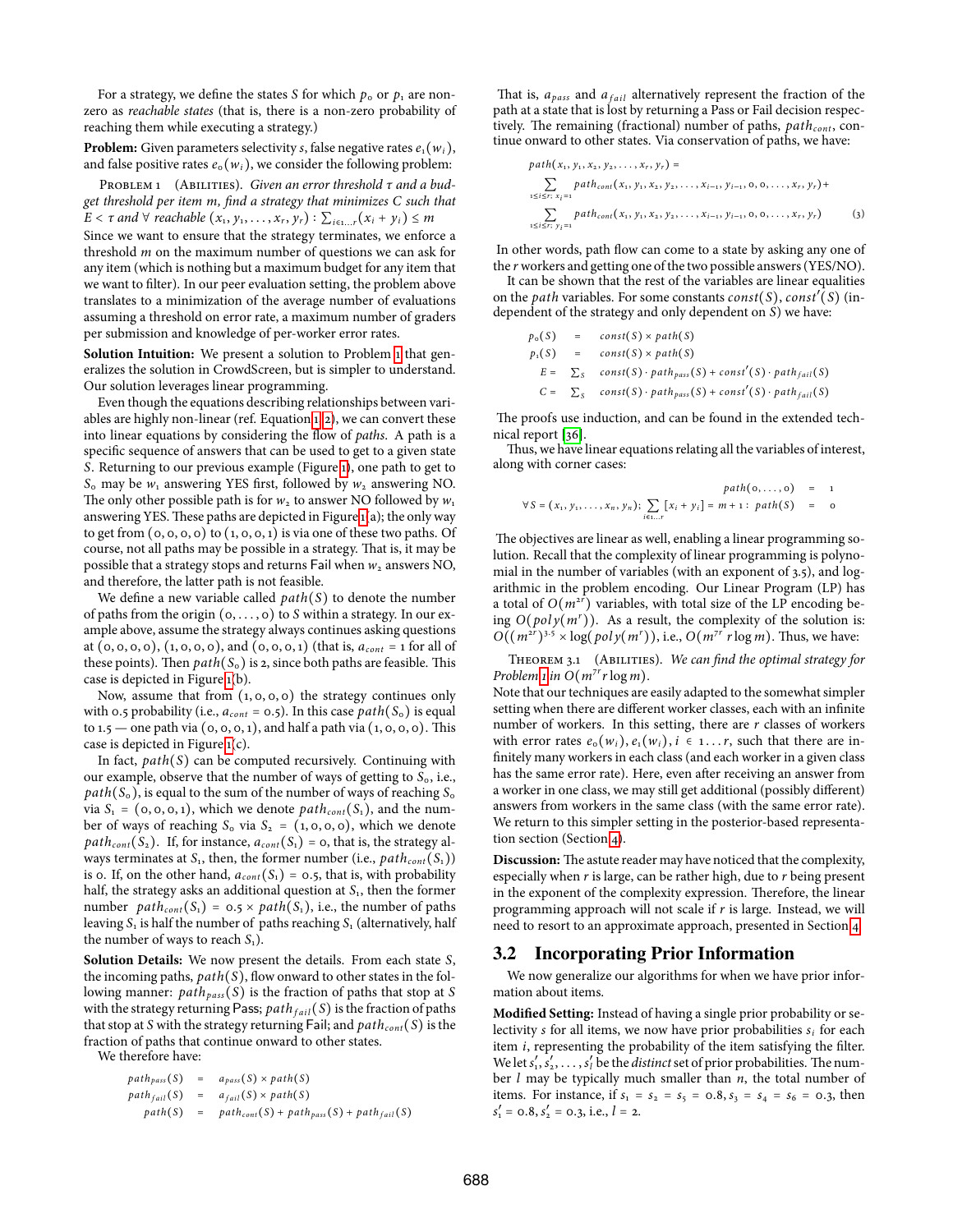Solution: Our algorithm will effectively design a distinct strategy for each distinct probability  $s'_i$ . We characterize the new state space as:  $(x_1, y_1, \ldots, x_r, y_r, j), j \in 1 \ldots l$ . The last coordinate in this state space encodes the a-priori probability of the item we operate on.

Each item with priori probability  $s_i = s'_i$  will then begin filtering at state  $(0, \ldots, 0, j)$ , i.e., the start state for the strategy corresponding to  $s'_{i}$ . On asking a question and getting an answer from a worker, we transition from  $(x_1, y_1, \ldots, x_r, y_r, j)$  to  $(x_1, y_1, \ldots, x_i +$ 1,  $y_i, \ldots, x_r, y_r, j$  or  $(x_1, y_1, \ldots, x_i, y_i + 1, \ldots, x_r, y_r, j)$  — that is, the last coordinate remains fixed, while one of the other coordinates is incremented based on the given worker answer.

When computing the strategies in the previous section, we had set  $p_0(0, 0, \ldots, 0) = 1 - s$ . Here, we have a different probability  $p_0$ depending on the last coordinate. We have,

 $p_o(o, o, \ldots, o, j) = frac(s'_j) \times (1 - s'_j)$ 

The probability above is a product of two factors: The first factor is the fraction of items that begin at  $(0, \ldots, 0, j)$ , i.e., the probability that any item has prior probability  $s'_{j}$ . The second factor is the probability that an item does not satisfy the filter, given that it begins processing at  $(o, ..., o, j)$ —i.e.,  $(1 - s'_j)$ 

Note that by adding another index to our state space, we are effectively constructing one strategy for each  $s'_{j}$ : intuitively, for  $s'_{j}$  close to 1 or 0, we expect the strategies to be "small" (i.e., have a small number of reachable states), while for  $s'_{j}$  close to 0.5, the strategy may be larger, since that case is more uncertain.

Given these modifications, once again, the path flow property can be leveraged to derive a linear program, giving us:

THEOREM 3.2 (PROBLEM [1+](#page-3-1)PRIORS). We can find the optimal strat-egy for Problem [1](#page-3-1) with priors in  $O(m^{7r}r^{13\cdot5}\log(ml) + m^{2r}\hat{l})$ , where l is the number of distinct  $s_i$ .

The proof of complexity is a straightforward extension of the argument in the previous section.

**Discussion:** Notice that even if  $r = 1$ , l can be as large as n (the total number of items), and as a result, this approach can be rather inef ficient when  $l$  is large. In particular, the fine-grained probabilities output by machine learning algorithms may give us many distinct prior probabilities. Instead, we will need to resort to an approximate approach, presented in the next section.

Note also that prior information may not always be completely accurate for individual items. However, we do expect that over all items, the statistics may indeed be correct, and in such a case, our guarantees still continue to hold.

# <span id="page-4-0"></span>4. POSTERIOR-BASED REPRESENTATION

We now describe the posterior-based representation. This representation, unlike the previous representation, is approximate, that is, the representation does not comprise a complete record of the state of processing of an item—some information is lost. However, our technique exposes a knob that allows the calling application to control the amount of lost information (at the cost of added computational complexity): as the amount of information recorded is increased, the cost of the output strategy tends towards reaching optimal cost. In addition, unlike the answer-record representation whose state space scales rapidly (with some parameter dependent on the aspect under consideration), the dimensionality of the posteriorbased representation stays constant on adding additional aspects.

We first describe the representation for the basic setting considered in CrowdScreen—when all workers are assumed to be equally error-prone. Considering the basic setting allows us to demonstrate, for a simple case, how the states in the answer-record representation, discussed previously, map to those the posterior-based representation. Then, in the next subsection, we will provide our solution for

<span id="page-4-2"></span>

Figure 2: Mapping Between Representations: Left: Answer-record Representation; Middle: Continuous Posterior-based Representation; Right: Discretized Posteriorbased Representation

worker abilities (that we considered in Section [3.1\)](#page-1-1), and then for incorporating prior information (that we considered in Section [3.2\)](#page-3-0).

## <span id="page-4-1"></span>4.1 Basic Setting

**Preliminaries:** In the basic setting, when all workers have identical error rates, the answer-record representation has a collection of states S represented using a pair  $(x, y)$ , where x is the total number of YES answers so far, while  $y$  is the total number of NO answers so far, as shown in Figure [2](#page-4-2) (left). The figure shows a strategy that has a Cont decision (Yellow) for all states  $(x, y)$  such that  $x + y \leq z$ , with Pass (blue) for  $(3, 0)$  and  $(2, 1)$ , and Fail (red) for  $(0, 3)$ , and  $(1, 2)$ .

Instead, the posterior-based representation has a new state space represented using two components  $(p, c)$ , encoding a probability  $p$ , which represents the probability that an item has  $V = 1$  given the answers obtained so far, denoted:  $p = Pr[V = 1 | (x, y)]$  and cost c, which represents the total cost incurred so far, i.e.,  $(x + y)$ .

As in the answer-record representation, in this representation, a strategy takes as input a state  $(p, c)$ , and outputs a probabilistic decision: "Fail", "Pass", or "Continue".

**Mapping and Optimality:** We show the correspondence by mapping states in the strategy in the answer-record (left) representation to the posterior-based (middle) representation. The mapping is shown in Figure [2](#page-4-2) for  $s = 0.7$ ,  $e_0 = e_1 = 0.2$  with dashed lines for three states (other mappings are omitted for clarity).

As can be seen in the figure, the state  $(o, o)$  maps to precisely  $(s, 0) = (0.7, 0),$  since Pr[V = 1|(0, 0)] = s = 0.7, and since x +  $y = 0 + 0 = 0$ . The state (1, 0) maps to precisely (0.903, 1) since  $Pr[V = 1 | (1, 0)] = \frac{se_1}{se_1 + (1-s)(1-e_0)} = 0.903$ , and since  $x + y = 1 +$  $o = 1$ , while state  $(o, 1)$  maps to precisely  $(o.368, 1)$  since Pr[V =  $1|(0, 1)| = 0.368$ , and since  $x + y = 0 + 1 = 1$ .

Thus, each state  $(x, y)$  (in the left in the figure) maps to precisely one state in the new representation (in the middle in the figure). It is also easy to see that each state in the new representation can correspond to at most one state  $(x, y)$ . To see this, let there be two distinct states  $(x', y')$  and  $(x, y)$  in the answer-record representation that map to the same state in the posterior-based representation. Thus,  $x' + y' = x + y$ . Now, without loss of generality, let  $x' < x$ . Then, we can show that the p value associated with  $(x', y')$  must be smaller (since there are fewer YES answers from workers with the same error rates). Thus, strategies in the answer-record representation may be represented in the posterior-based representation without loss in information.

Furthermore, there are no better strategies in the posterior-based representation, that is, the best strategy in the posterior-based representation is no better than the best strategy in the answer-record representation. This is because the only states in the posterior-based representation that matter are the ones that are reachable in any answer-record strategy; those are precisely the ones that have a corresponding state in the answer-record representation. Thus:

<span id="page-4-3"></span>THEOREM 4.1 (OPTIMALITY). For the basic setting (with all workers having identical error rates), the optimal strategy for Problem [1](#page-3-1) in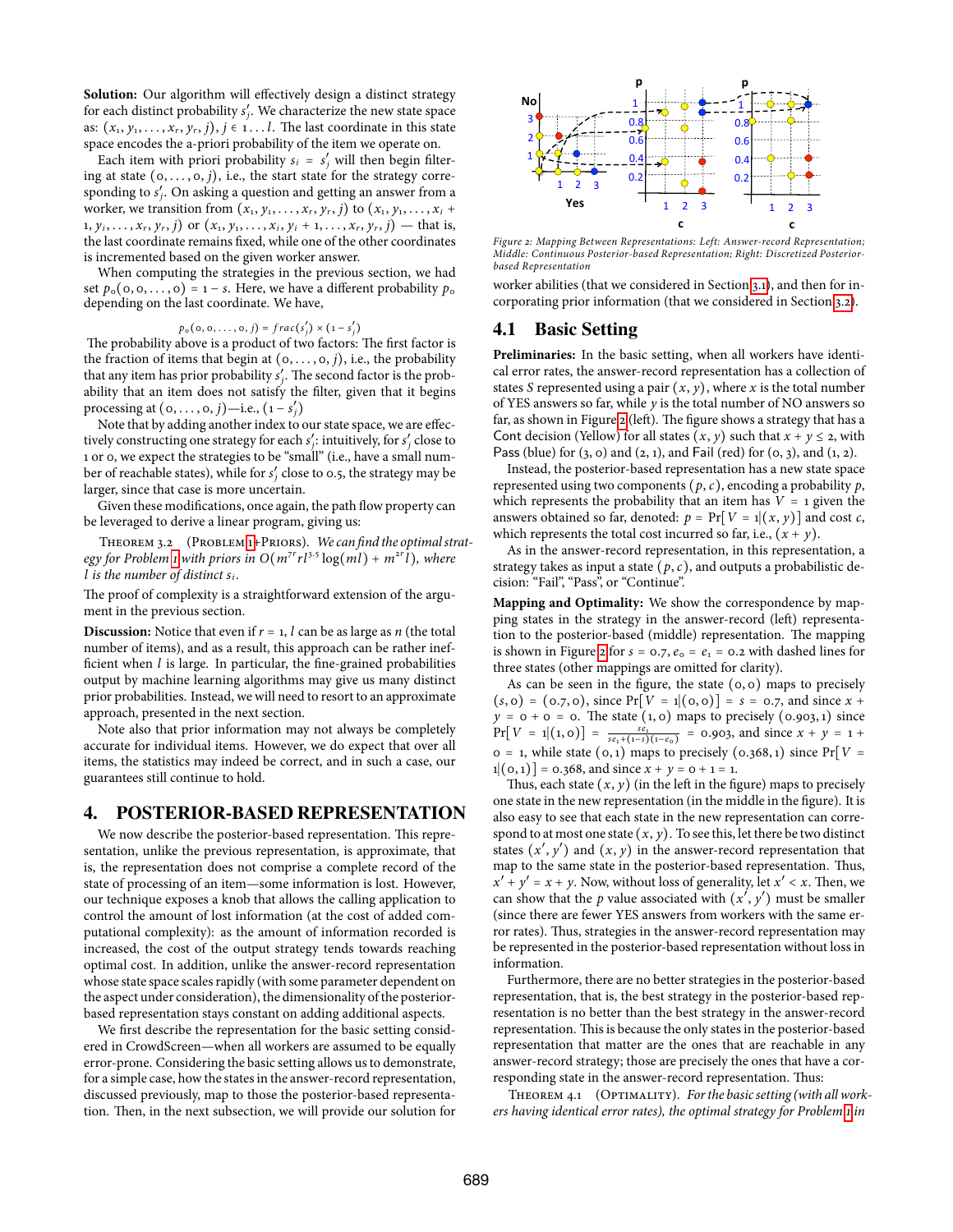the posterior-based representation would have same expected monetary cost as the optimal strategy in the answer-record representation.

Approximation: The theorem above states that the optimal strategy in the posterior-based representation would have same expected cost as the optimal strategy in the answer-record representation. Instead of storing the set of reachable states and computing a strategy using those states, we instead compute strategies on an approximate discretized version of the entire posterior-based representation states; when we consider worker abilities, approximations will become more necessary. As we will see in Section [6,](#page-7-0) even our approximate solutions have very good performance (i.e., very low cost for same error threshold).

In particular, we approximate the state  $(p, c)$  by using discretization. We discretize the probability  $p$  into intervals. (Note that  $c$  is already discrete.) We use a discretization factor  $\delta$ , and we divide the [0, 1] interval for p into  $\delta$  intervals of size 1/ $\delta$  each. For instance, if  $\delta$  = 2, then [0, 1] will be divided into two parts: [0, 0.5], (0.5, 1]. The larger the discretization factor  $\delta$ , the smaller will be our intervals, and our intervals will be more in number.

Our state space S is now restricted to  $(p, c)$  where p is an integer multiple of  $1/\delta$ . The discretized state space is depicted in Fig-ure [2](#page-4-2) (Right) for  $\delta = 5$ . As can be seen in the figure, the two blue states in the full posterior-based representation (middle) map to the same state in the approximate posterior-based representation (right); there are infinitely many mappings from states in the full posterior-based representation to the approximate discrete one, but we omit them from the figure for clarity. For instance, any  $(p, c)$ , where  $a/\delta \le p \le (a+1)/\delta$ , where a is an integer, maps to  $(a/\delta, c)$ .

Now, if on getting an answer ans for a question asked when at state  $(p, c)$ , (where p is an integer multiple of  $1/\delta$ ), our updated posterior probability value is  $p'$ , we round  $p'$  up to  $p''$ , the nearest integer multiple of  $1/\delta$ , and the new state will be  $(p'', c + 1)$ .

**Approximate Solution:** Now that we have a discrete set of states, we can once again use path-based reasoning, and linear programming on paths to find the best strategy, as in the answer-record representation. We now briefly describe how path-based reasoning works in this case: The value  $path(p, c)$  is the sum of  $path_{cont}$  from all  $(p', c - 1)$  such that receiving either a YES or a NO answer from any worker leads to the point  $(p, c)$ . Essentially, we can define a recurrence expression that allows us to compute  $path(p, c)$  in a manner similar to Equation [3.](#page-3-2)

We therefore have the following theorem, using a straightforward extension of the complexity argument of Theorem [3.1:](#page-3-3)

THEOREM 4.2. We can find a strategy using the approximate posterior-based representation for a variant of Problem [1](#page-3-1) with all workers having identical error rates, in  $O(\delta^{3.5}m^{3.5}\log(m\delta))$ , where  $\delta$  is the discretization factor.

Thus, by adjusting  $\delta$ , the user can control how much time they are willing to invest in finding a strategy. The more they invest, the lower the monetary cost of the strategy will be, as we will see next.

**Convergence:** As we saw in Figure [2,](#page-4-2) multiple states in the answerrecord representation may map to the same state in the approximate posterior-based representation. For example, the two blue states in the answer-record representation (left) map to two separate states in the full posterior-based representation (middle), both of which map to a single discrete blue state in the approximate posterior-based representation (right). However, as we increase the discretization factor (and therefore the number of intervals), the likelihood that multiple states in the answer-record representation will map to the same discrete state in the approximate posterior-based representation will go down; as a result, the cost of the optimal strategy in the approximate discrete posterior-based representation tends towards optimal cost. Formally,

THEOREM 4.3 (ASYMPTOTIC OPTIMALITY). As  $\delta \to \infty$ , the cost of the optimal strategy in the approximate posterior-based representation will tend to the cost of the optimal strategy in the answer-based representation.

**Discussion:** In this subsection, we demonstrated that even though the strategies computed using the approximate posterior-based representation do not achieve the same low monetary cost of the exact answer-record representation, we can get as close as we want to that cost by varying the user-controlled discretization factor  $\delta$ .

This guarantee seems to not be that useful for the basic setting with an infinite pool of identical workers, where the answer-record representation leads to a tractable solution. However, we will find that similar guarantees hold for the aspects considered next. While tractable solutions are not possible for those aspects using the answerrecord representation, they are indeed possible with the posteriorbased representation.

## <span id="page-5-0"></span>4.2 Worker Abilities

Recall that in Section [3.1,](#page-1-1) for the answer-record representation, we found that representing the answers from each worker individually led to an explosion in the state space. In this section, we describe how we may leverage the posterior-based representation when we have worker abilities without a similar explosion.

Also in Section [3.1,](#page-1-1) we had briefly mentioned that our techniques would directly apply to the simpler setting of infinite worker classes, where instead of having  $r$  distinct workers, we had  $r$  infinite worker classes, with each class having a distinct error rate. The key difference is that if one of the r workers answers a question on an item, that worker will not be asked from that point on; while in the  $r$  infinite worker classes case, the same worker class may be used multiple times on the same item.

Here, we revisit that setting first: our guarantees for asymptotic optimality only hold for the simpler setting of r worker classes, and do not hold for the setting of  $r$  distinct workers. We will return to this point once we finish our treatment of  $r$  worker classes.

We begin by describing the changes in representation that apply to the entire section. We then discuss the infinite worker classes case (along with the associated optimality guarantees), and the r distinct workers case.

**Changes in Representation:** Unlike in the answer-record representation, where we had 2r coordinates in the representation corresponding to the r workers, here, the posterior-based representation continues to use two coordinates  $(p, c)$ . Thus, the size of the posterior-based state space does not change when we have many workers with different abilities  $-$  but, as we will see later, the cost of computing the strategy does change.

**Infinite Worker Classes:** We first consider the full posterior-based representation before discretization, and then discuss discretization. Recall that in the infinite worker classes case, instead of having  $r$ workers with different abilities, we have  $r$  infinite worker classes. That is, there are  $r$  classes of workers, such that, at any state, with probability  $1/r$ , our question is answered by a worker with error rate  $e_0(w_1)$ ,  $e_1(w_1)$ , with probability  $1/r$ , by a worker with error rate  $e_0(w_2)$ ,  $e_1(w_2)$ , and so on. These classes are infinite; that is, if we sample a worker from class 1, the probability of getting a worker from class 1 does not change in the future. In this scenario, the answer-record representation is the same  $S = (x_1, y_1, \ldots, x_r, y_r)$ : but with one difference; in the previous setting, at most one of  $x_i$  or  $y_i$  is 1; here  $x_i$  or  $y_i$  can both be as large as m (because there may be as many as  $m$  YES or NO answers from a given worker class  $$ recall that our cost bound per item is m.)

We state the following lemma without proof.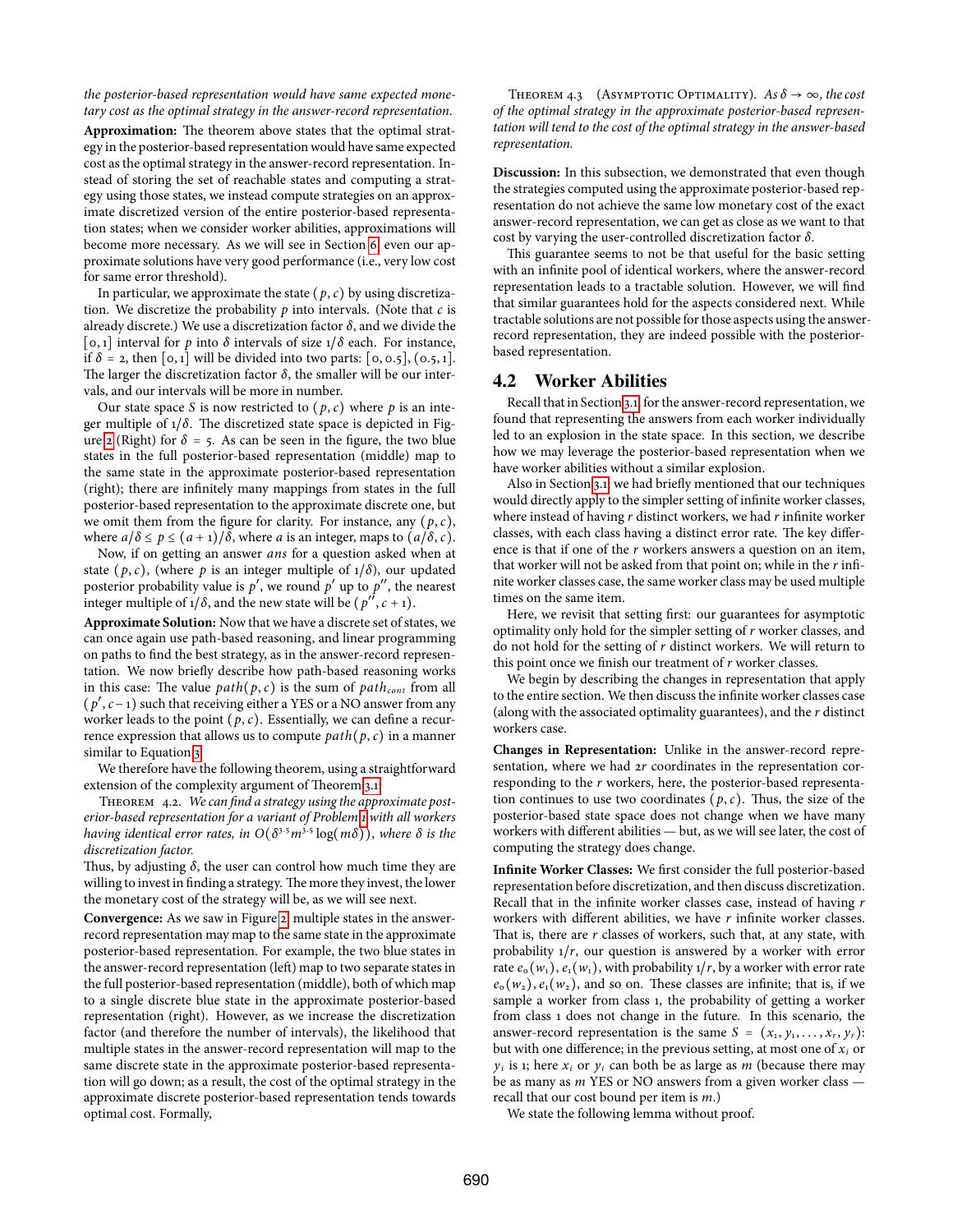LEMMA 4.4 (NO LOSS OF INFORMATION). With infinite worker classes, all states  $s_1, s_2, \ldots, s_a$  in the answer-record representation that map to the same state  $s = (p, c)$  in the full posterior-based representation have the following properties:

• For the same answer obtained at  $s_1, \ldots, s_a$  (YES/NO from any worker class), the resulting states  $s_1', s_2', \ldots, s_a'$  all map to the same state  $s' =$  $(p', c').$ 

 $\bullet$  The probability of getting a YES or a NO from a specific worker class at  $s_1, \ldots, s_a$ , given that a question is asked, is identical for each of  $s_1, \ldots, s_a$ .

We can now state the following theorem:

THEOREM 4.5 (OPTIMALITY WITH WORKER CLASSES). With in-finite worker classes, the optimal strategy for Problem [1](#page-3-1) in the full posterior-based representation has the same cost as the optimal strategy in the answer-record representation.

The proof of the above theorem is not as straightforward as the proof of Theorem [4.1,](#page-4-3) where we could simply show a one-to-one correspondence between states in the answer-record and posterior-based representations. The proof may be found in the extended technical report [\[36\]](#page-11-14). Furthermore, we have:

THEOREM 4.6 (ASYMPTOTIC OPTIMALITY). For infinite worker classes, as  $\delta \rightarrow \infty$ , the cost of the optimal strategy in the approximate posterior-based representation will tend to the cost of the optimal strategy in the full posterior-based representation.

**Approximation to Worker Abilities:** While we have proved optimality for the posterior-based representation for infinite worker classes, the proof does not capture the worker abilities aspect discussed in Section [3.1](#page-1-1) precisely, because as soon as a worker answers a question (with a YES/NO), the worker can no longer be asked any further questions. Therefore, even as  $\delta$  increases without bound, by representing the state using just two numbers  $p$  and  $c$ , we are certainly losing information if we do not record exactly which worker gave us which answer (like we do in the answer record representation). Thus, our solution will be necessarily approximate.

We now further approximate via discretization (as discussed in the previous section). Therefore, in adapting to  $r$  distinct workers, there are two sources of approximation: one, from discretization (like we saw in the previous section), and second, from using the  $r$  infinite worker classes approach for the  $r$  distinct worker case.

However, as we will see in the experiments in Section [6,](#page-7-0) the two approximations we have made do not hurt performance. We have the following, a straightforward extension of the complexity argu-ment of Theorem [3.1:](#page-3-3)

THEOREM 4.7. We can find a posterior-based strategy for the Prob-lem [1](#page-3-1) with worker abilities provided, in  $O(m^{3.5}\delta^{3.5}\log(mr\delta) + m\delta r)$ , where  $\delta$  is the discretization factor.

Notice that  $r$  appears as a logarithmic factor in first term of the complexity. This is because the linear equations in the linear program scale up by  $O(r)$  — we need to consider transitions from each state ( $p, c$ ) based on  $r$  possible answers: YES/NO from each worker. Since the complexity is no longer exponential in  $r$ , it is much faster to compute the optimal strategy in the approximate posterior based representation than it is in the answer-record representation.

# <span id="page-6-0"></span>4.3 Incorporating Prior Information

We now consider the aspect described in Section [3.2.](#page-3-0) Recall that our approach for the answer-record representation was to have a strategy computed for each individual distinct prior probability  $s'_{j}$ value as provided by an automated algorithm or human. This number could be as large as  $O(n)$ , where *n* is the number of items. As a result, our solution, even when the number of workers or worker classes is small, ended up being difficult to compute.

We now discuss how we may leverage the posterior-based representation  $S = (p, c)$  for this aspect. We discuss our solution for the basic setting, that is, when all workers are identical, though our technique is generalizable to when we have distinct worker abilities.

The key idea that we use is to set the path flow into  $(s'_i, o)$  to be equal to  $frac(s_i')$ , i.e., the fraction of items with prior probability  $s'_{i}$ . Thus, the total path flow into all states with cost  $c = 0$  is still 1, as before. For instance, if we had 50% of the items with prior probability 0.4, and the remaining with prior probability 0.8, then we would start half a path at  $(0.4, 0)$ , and half a path at  $(0.8, 0)$ .

With the full posterior-based representation, the optimal strategy has just as low cost as the answer-record representation, formalized in the theorem below:

THEOREM 4.8 (OPTIMALITY). With  $s_1, s_2, \ldots, s_n$  provided, the optimal strategy in the posterior-based representation for Problem [1](#page-3-1) (with identical workers) has the same cost as the optimal strategy in the answer-record representation.

We will now discretize the probability  $p$ , as before. As we increase the discretization factor  $\delta$ , the cost of the optimal strategy in the discretized posterior-based representation will tend to the cost of the optimal strategy in the full posterior-based representation.

THEOREM 4.9 (ASYMPTOTIC OPTIMALITY WITH PRIORS). As  $\delta \rightarrow$ ∞, with priors, the cost of the optimal strategy for Problem [1](#page-3-1) (with identical workers) in the approximate posterior-based representation will tend to the cost of the optimal strategy in the answer-record representation.

We then have:

THEOREM 4.10. We can find a posterior-based strategy for Prob-lem [1](#page-3-1) with prior probabilities provided, in  $O(\delta^{3.5}m^{3.5}\log(ml\delta) + lm\delta)$ , where  $\delta$  is the discretization factor.

Thus, unlike the answer-record representation, this representation does not have a computationally expensive  $O(n^{3.5})$  factor.

# <span id="page-6-1"></span>5. OTHER ASPECTS

We now discuss other aspects described in the introduction. All these aspects can be captured by the two representations discussed previously.

- Latent Difficulty: The algorithms in CrowdScreen assume that all items are equally hard or equally easy to filter—that is, they assume that all humans have the same error rate on every item. However, this assumption may not hold in practice. As an example, checking if a blurry picture contains a cat is much harder to do (and is more error-prone) than a clear picture. Furthermore, dif ficulty information is not provided to us up-front; we need to infer if an item is difficult or not based on answers we get from humans.
- Requesting Specific Workers: The algorithms in CrowdScreen do not request that specific workers answer, nor pay workers differently. In the marketplace ODesk [\[5\]](#page-11-21), for instance, there are better qualified workers who are paid more while not-so well qualified workers who are paid less, and for any question, we may choose to use a more qualified or less qualified worker. Here, we consider the addition of the functionality of being able to request that specific workers answer and being able to pay them different amounts.
- Latency: The problem statements described so far only have monetary cost and error as objectives, not latency. Latency is important in many crowdsourcing applications. We consider the addition of a simple latency constraint in our problem statement.
- Scoring: The problem statements described so far only consider binary filtering: we would also like to perform scoring, i.e., identifying the appropriate score or rating of an item, say from 1...5. Furthermore, we allow weighted error objectives. For instance, it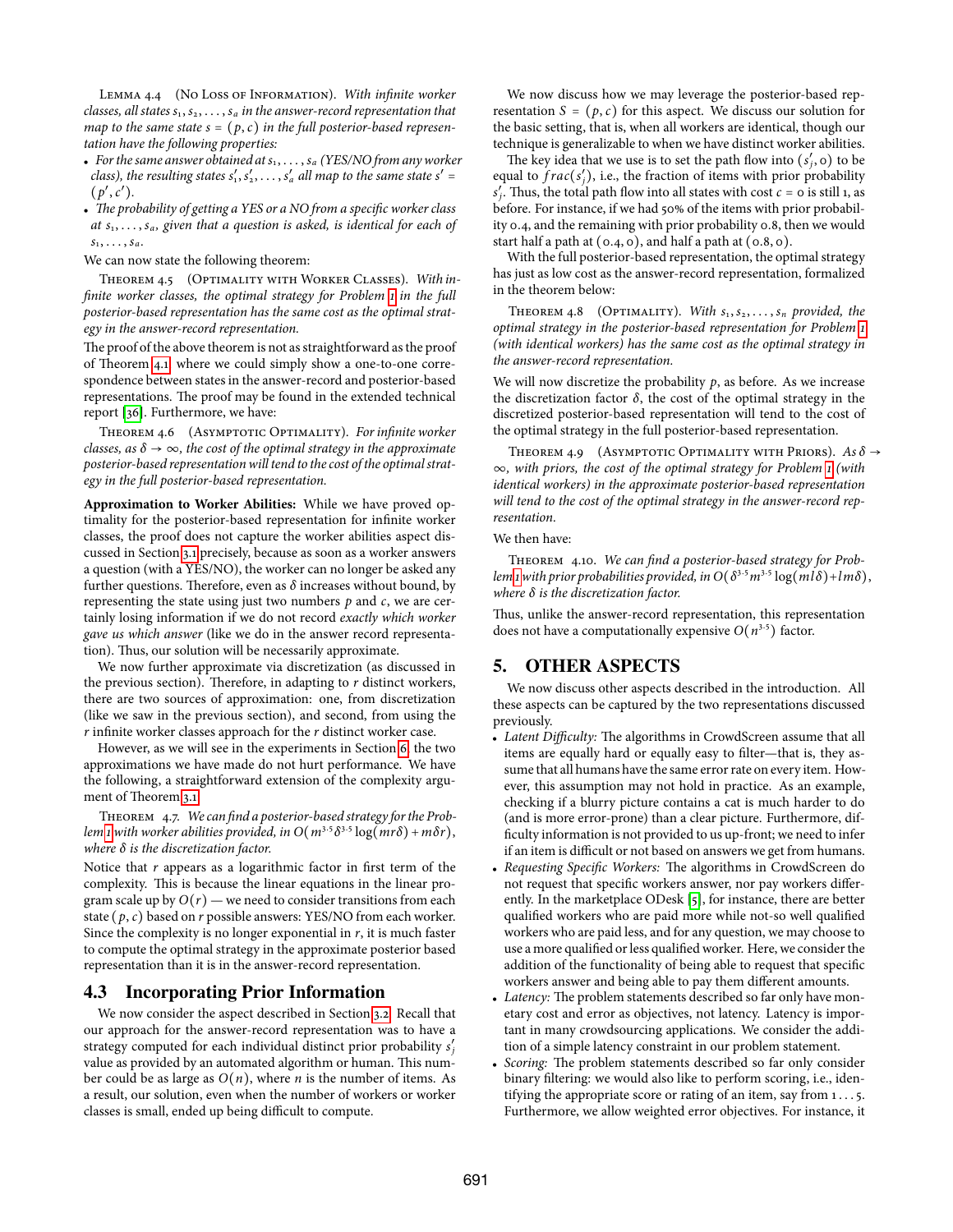is much worse to score an item with true rating 1, as a 5, instead of a 2. Briefly, scoring is handled by increasing the dimensionality of

states by recording if a worker gave an item a score of  $1, 2, \ldots, r$ . Our solution for all of these aspects can be found in our technical report [\[36\]](#page-11-14). In Table [1,](#page-8-0) we show the complexity results for each of the aspects considered; the two columns correspond to the complexity of algorithm computing the strategy using the answer-record representation, and the complexity of the algorithm computing the strategy using the posterior-based representation.

We divide the rows into two parts: the complexity on adding each of the individual improvement-based aspects to the setting with worker abilities, followed by the complexity on adding each of the functionality addition-based aspects to the setting with worker abilities.

# <span id="page-7-0"></span>6. PEER EVALUATION EXPERIMENTS

We describe the dataset and the setting first, followed by our experimental methodology.

**Dataset Description:** We validate our algorithms on a real MOOC course dataset—the Human Computer Interaction (HCI) course offered during Fall 2012 at Stanford. The HCI course involved around 1000 students, who were evaluated on five assignments, each containing five problems, for a total of  $25$  problems. Thus, the total number of student submissions (across all problems) was 25,000.

The course relied entirely on evaluation by peer graders to judge the quality of the student submissions for each problem. Each submission was graded independently by 10 (randomly selected) student graders on average, each grader providing a score between 0– 5, both inclusive, i.e., one of six scores. Thus, the total number of evaluations (i.e., questions asked to humans) across all submissions was 250,000, with each grader grading 250,000/1000 = 250 items on average. This dataset is ordered, that is, for every submission, the scores provided by the ten graders are listed in the order in which they were received. For each score assigned to a submission, the identity of the grader who provided the score is also recorded as part of the dataset.

**Mapping to Filtering:** We treat each student submission on a problem as an item to be scored on a scale from 0—5 (both inclusive). Thus, we are operating under the scoring scenario described in Sec-tion [5,](#page-6-1) instead of filtering items as being YES/NO. Since there are 25 problems, each evaluated by 1000 students, we have a total of 25,000 items to be scored.

**Grader Evaluation:** The dataset also contains a set of 250 "test" submissions that were graded by all 1000 graders, as well as the course staff (instructors or TAs). These test submissions allows the peer evaluation system to calibrate the error rates of each grader prior to peer evaluation.

Since we are scoring items rather than performing binary filtering, the error rates or accuracies for each grader (or worker)  $w_k$  are of the form  $p_{(i,j)}(w_k)$ , representing the probability that a worker  $w_k$ examines an item with staff score  $j$ , and assigns it a score of  $i$ . Since we have 6 possible scores, each grader's error rate is therefore de fined by a set of 36  $p_{(i,j)}$  values. We set the grader's error rate based on his or her performance on the 250 test submissions. Our estimate of  $p_{(i,j)}(w_k)$  is simply: the fraction of items whose staff scores are j that the worker  $w_k$  judged to be *i* instead, over the total number of items with a staff score of  $j$ .

**Complete Maximum Likelihood Score:** In our evaluations we will need to compare the score provided by a strategy to the submission's "correct" score. Since we do not have TA scores (except for the test submissions), we will interpret the "correct score" as the best possible estimate if we had available all information. Thus we define the complete maximum likelihood score for an item a as the score

 $j \in \mathfrak{0} \dots$  5 that the item is most likely to be, based on all existing information about  $a$  (that is, all grader evaluations of  $a$ ). We assume that graders evaluate items with known accuracies corresponding to  $p_{(i,j)}$ . We define this concept more formally below.

We define  $L(j, a), j \in \mathfrak{0} \dots$  5 to be the probability that the score of item  $a$  is  $j$ , given the evidence we have. That is,

$$
L(j, a) = \prod_{w_k \text{ is score for item } a = i} p_{(i,j)}(w_k)
$$

Therefore,  $L(j, a)$  encodes the product of the probabilities  $p_{(i, j)}$  for all workers who looked at the item, and gave it a score of  $i$ , for some i. For instance, if worker  $w_1$  gave an item  $a$  a score of 3, and worker  $w_3$  gave *a* a score of 5, then:  $L(j, a) = p_{(3, j)}(w_1) \cdot p_{(5, j)}(w_3)$ . Now, the complete maximum likelihood score of an item  $a, V(a)$  is defined as the score *j* that maximizes  $L(j, a)$ :

$$
V(a) = \underset{j \in \text{o...}5}{\arg \max} L(j, a)
$$

Thus, the complete maximum likelihood score of an item is the score that maximizes the product of the probabilities of the individual grader scores, across all graders who have provided scores for the item. As a result, we use the entire dataset to assign a score to each item. Note that we are overloading V to mean both the "true value" of items (as defined in Section [2\)](#page-1-2), and the complete maximum likelihood score: this is because for all practical purposes, the complete maximum likelihood score is our best estimate of the true value of items given the entire dataset.

**Overall Goal and Methodology:** The goal of our experiments is to study the trade-off between expected cost and expected error for the filtering strategies output by our algorithms. Our methodology for comparison is to repeat the following for each algorithm:

- For each error threshold  $\tau \in [0, 1]$ , we execute the algorithm to generate a filtering strategy that obeys the expected error threshold, and is optimized for minimum expected cost.
- We then simulate a run of the generated filtering strategy on each item (i.e., each student submission) in the dataset. When the filtering strategy requests an additional grader score while processing an item, then this score as well as the identity of the grader who provided the score is retrieved from the dataset. That is, when the filtering strategy requests an additional grader score, it is allowed to "see" another score for the item from the dataset (in the order in which the scores were assigned by graders in the first place).
- When the simulation of the strategy on each item terminates, we record both the empirical cost (the number of scores requested for that item), and the empirical error (the difference between the complete maximum likelihood score—as assigned above—and the score output by the strategy for the item).
- We then measure the average empirical cost (i.e., total number of scores requested by the strategy, as a fraction of the total number of scores available in the dataset across all items), and the average empirical error (i.e., the average difference between the score assigned to an item and its complete maximum likelihood score, across all items).
- We repeat the procedure above for a range of  $\tau$ , recording the average empirical cost and error, giving us a cost-error curve. These cost-error curves allow us to pictorially compare between algorithms over a range of cost and error values.

Algorithms: We evaluate four filtering algorithms. For all algorithms that we study, we use the posterior-based representation (as described in Section [4\)](#page-4-0), wherein the state of processing is recorded using two quantities: the probability  $p$  that the item passes the filter, given answers seen so far, and cost spent so far, c. Since we wish to score items from  $0 \ldots$  5, instead of performing binary filtering, the probability p is replaced with 5 probabilities  $p_0, p_1, \ldots, p_4$ , i.e., the probability that the item has score  $i, i \in \text{o} \dots \text{4}$ , given the grader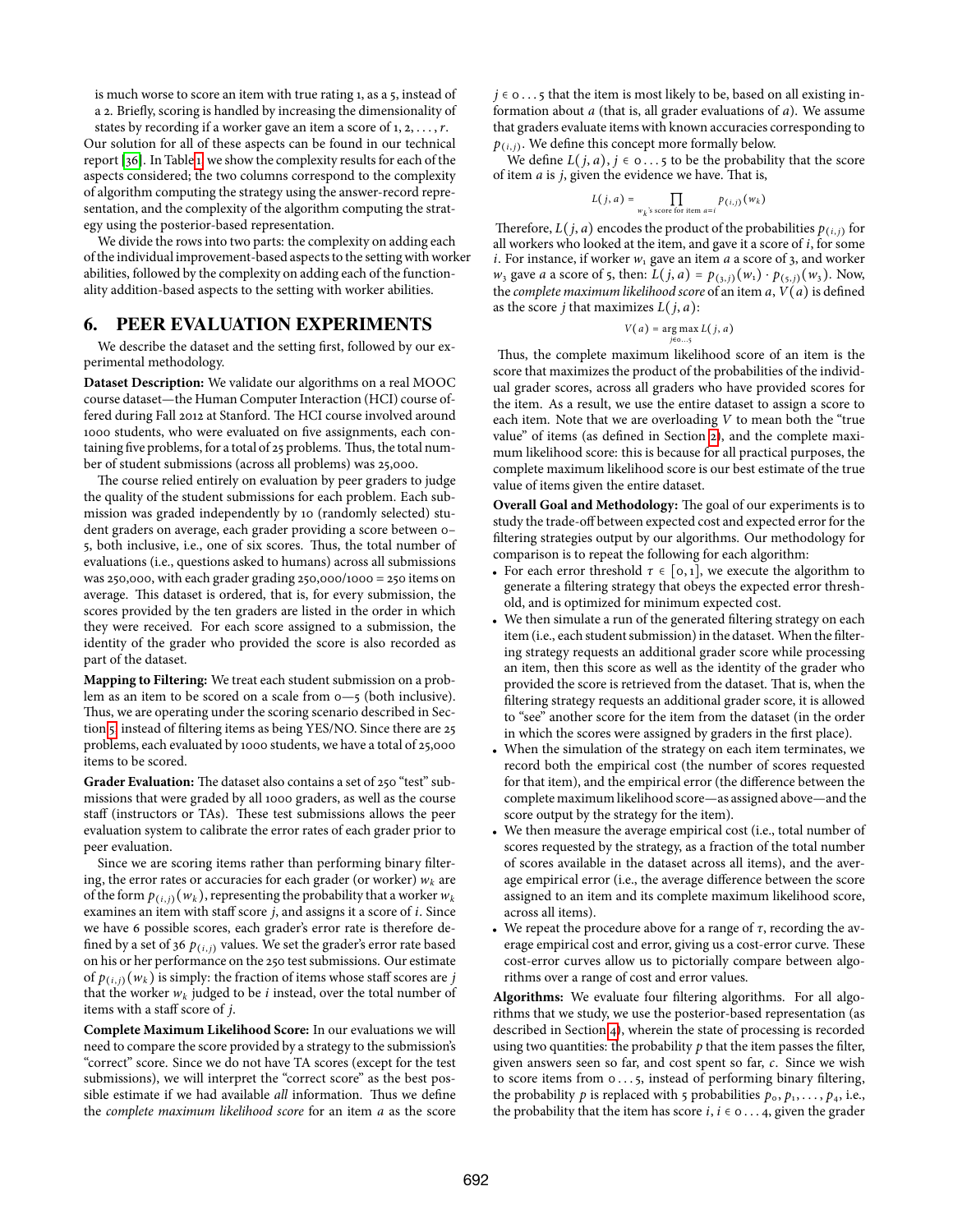<span id="page-8-0"></span>

| Functionality                                | Answer-record                                     | Approximate Posterior-based $(\delta)$                                    |
|----------------------------------------------|---------------------------------------------------|---------------------------------------------------------------------------|
| Problem 1 (Worker Abilities)                 | $m^{7r}$ r log m                                  | $(m\delta)^{3.5} \log(mr\delta) + m\delta r$                              |
| Problem 1 (Worker Abilities)+Priors          | $m^{7r} r l^{3.5} \log(ml) + m^{2r} l$            | $(m\delta)^{3.5} \log(mrl\delta) + m\delta rl$                            |
| Problem 1 (Worker Abilities)+Difficulty      | $\frac{m^{7r}r\log(md)+m^{2r}d}{m^{7r}r\log(md)}$ | $(m\delta)^{3.5} \log(mrd\delta) + m\delta rd$                            |
| Problem 1 (Worker Abilities)+Picking Workers | $m^{7r}r\log m$                                   | $(m\delta)^{3.5} \log(mr\delta) + m\delta r$                              |
| Problem 1 (Worker Abilities)+Latency         | $m^{7}rt_0^{3.5}\log(mt_0) + m^{2}t_0$            | $(m\delta t_{o})^{3.5} \log(mr\delta t_{o}) + m\delta rt_{o}$             |
| Problem 1 (Worker Abilities)+Scores          | $m^{3.5ru}$ ru $\log m + m^{ru}$                  | $\left(m\delta^{(u-1)}\right)^{3\cdot 5}u\log(mr\delta) + m\delta^{u-1}r$ |

Table 1: Comparison of complexity: For clarity, we only show the complexity of adding one aspect at a time to the setting of Problem [1;](#page-3-1) it is straightforward to construct the solution for applying all the aspects at the same time. Notation: m is the upper-bound on cost, r is the number of workers, δ is the discretization factor, d is the number of distinct error rates, l is the number of distinct probabilities, to is the upper-bound on latency, and u is the number of distinct scores.

evaluations seen so far. (The probability  $p_5$  that the item has score 5 given the scores seen so far can be inferred from the remaining 5 values, and therefore need not be recorded.) Since we use the posteriorbased representation, all the algorithms we study have a discretization factor  $\delta$ , representing the number of intervals into which we divide the probability coordinate. As we saw in Section [4,](#page-4-0) the larger the  $\delta$ , the more fine-grained our probability estimates are, but the more time it takes to compute the strategy.

The algorithms we consider are the following:

- Single( $\delta$ ): This algorithm, for each threshold  $\tau$ , generates the costoptimal strategy assuming all workers have the same error rate, using techniques from CrowdScreen.
- Complete(δ): This more powerful algorithm, for each threshold  $τ$ , generates the cost-optimal strategy assuming worker abilities are all distinct, using techniques from Section [4.1.](#page-4-1)
- Var( $k, \delta$ ): We define variance as the average difference between the scores provided by the grader and staff scores, as observed during testing (described above). This algorithm, for each value  $k$ , first places graders into k equal-sized intervals based on their variance: that is, graders are sorted based on their variance, and then we partition variance into  $k$  intervals such that the same number of graders are in each interval. This algorithm, for each error threshold  $\tau$ , generates the cost-optimal strategy, assuming that workers within each partition have the same error rate. That is, workers in an partition are assumed to be equally capable of evaluating items. When  $k = 1000$ , i.e., equal to the total number of graders, then this algorithm is identical to the Complete algorithm, since in that case, each grader will be in a partition all by himself or herself. Additionally, when  $k = 1$ , then this algorithm is identical to the Single algorithm, since in that case all graders will be in the same partition. Thus, this algorithm can be viewed as a generalization of both Single and Complete, as is the Bias algorithm described next.
- *Bias(k,*  $\delta$ *)*: This algorithm is the same as the previous one, except we partition graders based on bias; we define bias as the average signed difference between the scores provided by the grader and staff scores, as observed during the testing period.

We compare the algorithms above to the following two baselines:

• Median: This heuristic is currently in use in the Coursera system for peer evaluation. For each submission, the scores given by the randomly selected student graders are combined using the median heuristic: that is, the median of the scores for each submission is the final grade assigned to the submission.

We can generate a cost-error curve for the median algorithm by constraining the cost to be some fraction  $\gamma$  of the maximum possible cost—that is, with probability  $\gamma$ , we include each score assigned to an item while computing the median—and then we measure the error of the median scores assigned (i.e., the difference between the median score and the complete maximum likelihood score, on average across all items). We repeat this for multiple  $\gamma$  to give us a cost-error curve.

• RMLE (Randomized Maximum Likelihood Estimation): For each submission, this algorithm combines the scores given by randomly selected graders, using maximum likelihood, that is, the final grade assigned to the submission is the maximum likelihood estimate

computed using the set of scores seen so far. As in the Median algorithm, we generate a cost-error curve by constraining the cost to be some fraction  $\gamma$  of the maximum possible cost—that is, with probability  $\gamma$ , we include each score assigned to an item—and then we measure the error of the score assigned by the RMLE algorithm. We repeat this for multiple  $\gamma$  to give us a cost-error curve. We implemented all of our algorithms in Python and conducted our experiments on a large memory (100 GB) 25 processor server.

We report some statistics on the dataset, including distribution of grader load, bias and variance of grader evaluations, and impact of question on grader accuracy, all in our technical report [\[36\]](#page-11-14).

#### Experiment 1: How much benefit do we get from optimized crowd**powered algorithms as compared to simple heuristics, and how** much benefit do we get from considering worker abilities?

On comparing Single, Complete, RMLE, and Median on cost and error, we find that for the same error, Complete has significantly lower cost than Single and RMLE, which has significantly lower cost than Median. Additionally, on fixing cost, we find that Complete has significantly lower error than Single and RMLE, both of which have significantly lower cost than Median. For most costs, Complete has 70% of the error of Single and RMLE, and 50% the error of Median.

We use the methodology described above to trace the cost-error curve for Single, Complete (both for  $\delta = 10$ ) — denoted Single-Factor10 and Complete-Factor10 respectively, RMLE, and Median. The results are displayed in Figure  $3(a)$ . The figure shows the fraction of the dataset that is "seen" or "consumed" by each of the algorithms (i.e., the total empirical cost) on the y-axis, versus the average difference between the complete maximum likelihood score and the estimated score (i.e., the average empirical error) on the x-axis. As can be seen in the figure, Complete has much lower cost and error than Single, RMLE, and Median. For instance, on fixing cost, say at 50%, which means that each of the algorithms requests 5 scores on average for each submission, Median has an error of 0.57, i.e., on average, the actual score assigned to a student is 0.57 away from the complete maximum likelihood score; Single and RMLE have an error of 0.4, 70% of the error of Median; Complete, on the other hand, has an error of 0.27, just 47% of the error of Median, and just 68% the error of Single or RMLE. (Of course, the better performing algorithms have a higher computational cost, as will be discussed in Experiment 5.)

In Figure [3\(b\),](#page-9-1) we trace the cost-error curve for Single (for  $\delta$  = 20), RMLE, and Median. Here, we find that unlike when  $\delta = 10$ (where Single and RMLE performed similarly), Single itself has much lower cost and error than RMLE and Median. For instance, on fixing cost at 50%, Median has an error of 0.57 and RMLE has an error of 0.4, while Single has an error of around 0.3 (i.e., just 75% of the error of RMLE, and 50% of the error of Median.)

Thus, the optimized crowd-powered algorithms—Complete and Single—provide significant benefits in both cost and error over the algorithm currently used in the peer evaluation system (Median), as well as RMLE. This is because these algorithms find strategies that are optimized to make the right decision at every possible interme-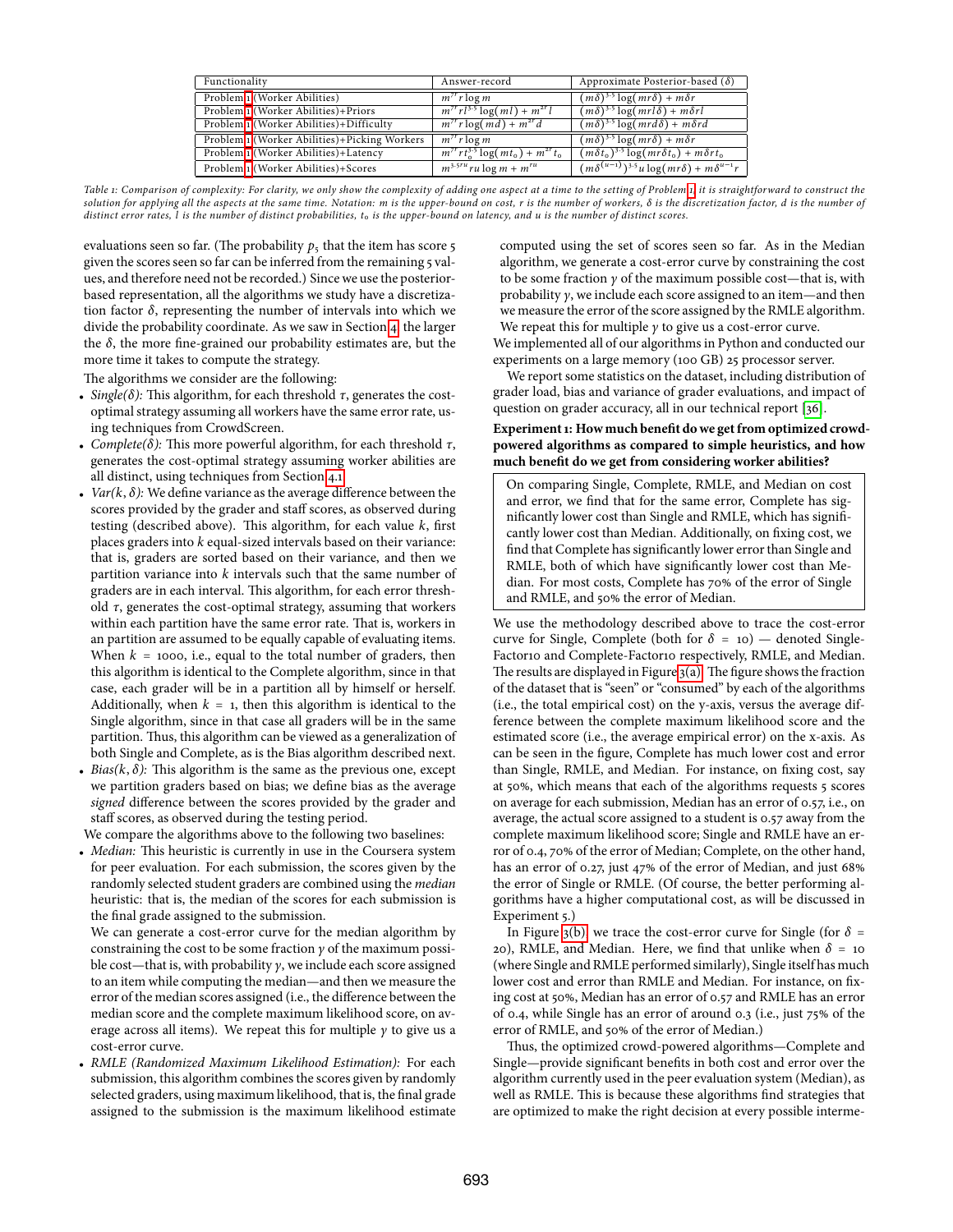<span id="page-9-0"></span>

<span id="page-9-1"></span>

diate state of processing. Further, we find that Complete does much better than Single; thus there are significant benefits to tracking individual grader abilities rather than assuming that all graders have the same error rate. Since Complete takes into account individual grader abilities, it can appropriately "weigh" differently the same answer coming from two different graders with different abilities. The algorithm Single, on the other hand, is not able to take this information into account. Both Complete and Single do better than RMLE, because they are able to request more evaluations for the more problematic or controversial items. over others. RMLE, on the other hand, requests the same amount of evaluations on average for all items. While Single does not do much better than RMLE for  $\delta$  = 10, it does much better for  $\delta$  = 20, indicating that the discretization factor can have a significant impact on cost and error. We explore this aspect subsequently.

#### **Experiment 2: How much does taking worker abilities into ac**count impact performance? That is, how fine-grained should our **worker ability partitions be?**

On keeping  $\delta$  fixed, increasing the number of worker partitions has the effect of reducing error for fixed cost, or vice versa. However, the impact of the number of partitions is more pronounced early on (for a small number of partitions), than later on, when the number of partitions is already large. Thus, increasing the number of partitions yields signicant savings in cost even though it leads to higher computational cost while computing the strategy.

We next study how our hybrid algorithm for Variance performs in comparison with Single and Complete, on varying  $k$ , the number of worker partitions. We fix the discretization factor to be  $\delta$ , and vary the number of partitions from 1 (i.e., Single), to 10, 100, and then finally to 1000 (i.e., Complete). Figure  $3(c)$  depicts the cost-error curves for each of these four algorithms (the Variance curves are denoted Var-Class-k-Factor10 in the figure.) As can be seen in the figure, there are significant gains to be had in terms of cost and error in increasing the number of grader partitions from 1 to 10, from 10 to 100, and from 100 to 1000. For instance, if we fix the error to be around 0.35, Complete gives us a cost of 40%, Var-Class100-Factor10 (i.e., Variance with  $k = 100$ ) has a cost of around 50%, Var-Class10-Factor10 (i.e., Variance with  $k = 10$ ) has a cost of around 55%, and Single has a cost of around 60%.

As can be also seen in the figure, small changes in  $k$  are more likely to impact the cost-error curve when  $k$  is small, rather than when  $k$ is already large: for instance, the impact of changing  $k$  from 1 to 10 is as pronounced as the impact of changing k from 100 to 1000.

Thus, if the computing the strategy is feasible for large  $k$ , this figure shows that it is preferable to do so in order to take advantage of the additional cost savings to be had on increasing  $k$ . We consider the computational cost on varying  $k$  later on.

Experiment 3: How finely should we discretize probabilities?

<span id="page-9-2"></span>On keeping  $k$  fixed at 50, increasing the discretization factor has a significant impact on performance: that is, it has the effect of reducing error for fixed cost, or vice versa. Thus, increasing the discretization factor yields significant savings in monetary cost even though it leads to higher computational cost while computing the strategy.

For this experiment, we fix  $k = 50$ , and let  $\delta$  be 4, 5, 10, or 20. (These values of  $\delta$  were chosen because each of these values are divisors of the number 100.) We then plot the cost-error curves for Variance for these values of  $\delta$  in Figure [4\(a\),](#page-10-2) and for Bias for these values of  $\delta$  in Figure [4\(b\).](#page-10-3) As can be seen in the figure, the cost-error curves for  $\delta = 4$  or 5 are not as smooth as the ones for  $\delta = 10$  or 20: this is because when the probability discretization is so coarsegrained, then there is a lot more noise, and the trade-off between cost and error is less predictable.

Further, as we can see here, as we increase  $\delta$ , there are significant gains in both cost and error. For instance, in Figure  $4(a)$ , for error being equal to 0.35 the cost for  $\delta$  = 20 is 35%, while the cost for  $\delta$  = 10 is 45%, an almost 30% increase. The cost-error curves for 4 or 5 never manage to achieve error 0.35.

Thus, these set of results dictate that we should use as high a  $\delta$ as possible, to profit from the gains in both monetary cost and error. However, increasing δ leads to much higher computational and storage cost. In fact, in our experiments, we were not able to compute the strategy for  $\delta = 25$ : this is because even storing the strategy (in a memoized form) would require an array of  $10 \times 25^5 \times 50 \times 6 \approx 30$ Billion entries, which is more than we could manage on our Ubuntu server. We will study this aspect in more detail later.

#### **Experiment 4: How should we partition graders?**

Partitioning graders on bias or variance gives similar results.

In Figure  $4(c)$ , we study the difference between using Bias or Variance to partition graders. We let  $k = 50$ , and plot the cost-error curves for both Bias and Variance for  $\delta$  = 10 and 20. As can be seen in the figure, Bias and Variance perform similarly: while it seems like Variance is better for higher  $\delta$  and Bias is better for lower  $\delta$ , these changes may be attributed to experimental noise, rather than to some systematic variation. Overall, using Bias to partition graders is just as good as using Variance.

#### **Experiment 5: How does the computational cost of computing a strategy vary with** k **or** δ**?**

The cost of computing a strategy grows linearly with  $k$  and polynomially with  $\delta$ .

We focus on the Variance worker partition scheme, and plot the cost of computing the strategy in minutes versus  $\delta$  for different values of  $k: 1$  (same as Single), 10, and 100, shown in Figure [5\(a\) a](#page-11-22)nd [5\(b\)](#page-11-23)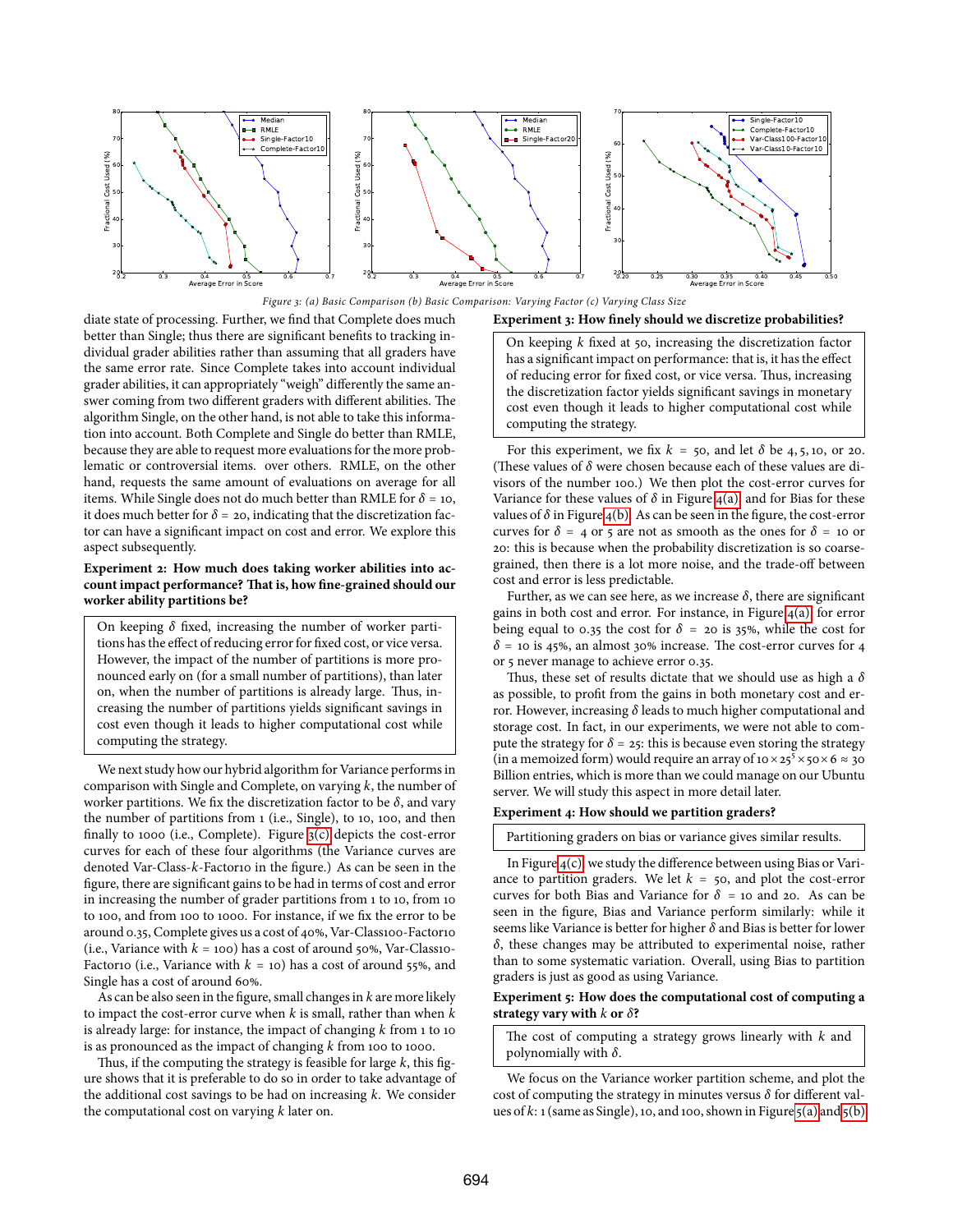<span id="page-10-2"></span>

<span id="page-10-3"></span>

(Figure [5\(b\)](#page-11-23) is the same as Figure [5\(a\),](#page-11-22) but with the y-axis in log scale). As you can see in Figure [5\(a\),](#page-11-22) the time to compute the strategy increases very rapidly with  $\delta$ : for instance, for  $k = 100$ , the time varies from less than 10 minutes for  $\delta = 4$ , to three hours for  $\delta = 10$ , to half a day for  $\delta$  = 20. The growth curve is convex (i.e., the rate of change increases as we increase  $\delta$ ) for each of the three plots corresponding to different  $k$ . In our analysis of the posterior-based representation for the multiple scores case in the technical report [\[36\]](#page-11-14), we showed that the complexity of representing the strategy itself (and computing it) is proportional to a large polynomial of  $\delta$ , thus the experimental results confirm the theoretical analysis.

In Figure  $5(b)$ , the trend on increasing k is clear: for each value of  $\delta$ , the difference between the log of the computation time for  $k =$ 100 and 10 is the same as the difference between that for  $k = 10$ and 1 (for all  $\delta$ ). Thus, (a) the ratio between the time to compute strategies is proportional to the ratio of  $k$  values (b) this ratio is the same independent of  $\delta$ . Thus, as predicted by theoretical analysis, the time to compute the strategy is linearly proportional to  $k$ .

Thus, the cost of computing strategies increases polynomially with  $\delta$  and linearly with  $k$ . On the other hand, the cost of storing strategies increases polynomially with  $\delta$ , but is not dependent on  $k$ .

## **Experiment 6: Should we increase** k **or** δ**?**

Both  $k$  and  $\delta$  affect cost and error significantly; however, it may be preferable to increase  $k$  first, since it increases the complexity linearly rather than polynomially (as in the case of  $\delta$ ).

We focus on the Variance worker partition scheme, and consider two values each of k and  $\delta$ :  $k = 10, 100,$  and  $\delta = 10, 20$ : we plot the cost-error curves for these four algorithms in Figure  $5(c)$ . We find that the two curves for  $\delta = 20$ , and the two curves for  $\delta = 10$ perform similarly, with the curve for  $k = 100$  performing better than the curve for  $k = 10$  in both cases. However, the curves for  $\delta = 10$ perform worse than  $\delta$  = 20. Thus,  $\delta$  has a larger impact on cost and error than  $k$ . This impact comes at a price: the computational complexity is proportional to a large polynomial of  $\delta$ , while being linearly proportional to  $k$ . And since the number of  $k$  values is not likely to be very large (in the hundreds or thousands, rather than the millions), it may be preferable to increase  $k$  first before  $\delta$ .

# <span id="page-10-0"></span>7. RELATED WORK

**Crowd Algorithms:** There is plenty of recent work on designing data processing algorithms that use humans as data processing units [\[8,](#page-11-25) [13,](#page-11-26) [17,](#page-11-27) [20,](#page-11-1) [21,](#page-11-2) [25,](#page-11-28) [29,](#page-11-29) [30,](#page-11-0) [37,](#page-11-4) [41,](#page-11-3) [44,](#page-11-30) [47\]](#page-11-5). Of these, the only paper focusing on filtering is CrowdScreen  $[37]$ , which we compare against in this paper. The work by Karger et al.  $[25]$  also considers filtering, but instead of optimizing for an explicit objective, tries to minimize worst case error (a different, weaker objective than ours). As a result, their algorithm never obtain any (asymptotic) improvements from using an online scheme that asks questions based on the answers obtained thus far. Furthermore, Karger et al. assume that the <span id="page-10-4"></span>same worker will never be asked again. In our case, the same set of students will be asked to answer many questions.

**EM-Based Worker Quality Estimation:** There are a number of papers that use the Expectation Maximization algorithm to estimate worker quality, and in the process, estimate the true answers for various tasks  $[18, 22, 23, 34, 35, 40, 45]$  $[18, 22, 23, 34, 35, 40, 45]$  $[18, 22, 23, 34, 35, 40, 45]$  $[18, 22, 23, 34, 35, 40, 45]$  $[18, 22, 23, 34, 35, 40, 45]$  $[18, 22, 23, 34, 35, 40, 45]$  $[18, 22, 23, 34, 35, 40, 45]$ . These algorithms collect annotations from humans, and does disagreement-based analysis after the fact to deduce the true answers. Our algorithms could certainly benefit from using some of these techniques to better assess the quality of the work provided by workers before designing strategies, per-haps combining them with multi-armed bandit schemes [\[46\]](#page-11-38).

**Systems:** There are many crowd-powered systems that have been developed over the last few years [\[11,](#page-11-39) [12,](#page-11-40) [16,](#page-11-41) [19,](#page-11-12)[27,](#page-11-42)[28,](#page-11-43) [31,](#page-11-44) [33,](#page-11-45) [38,](#page-11-46) [39,](#page-11-13)[48\]](#page-11-47). Many of these systems require a quality control component, making sure that enough votes are gathered to ensure correctness.

**MDPs:** Dan Weld's group has used POMDPs (Partially Observable Markov Decision Processes) to design crowd-powered workflows [\[14,](#page-11-48)  $16,26,27$  $16,26,27$  $16,26,27$ ]. In particular, they model worker behavior, task difficulty, and output quality to dynamically choose the decision to make at any step in the workflow (refine, improve, vote, or stop), and also to dynamically switch between workflows to improve the overall "utility". Kamar et al. [\[24\]](#page-11-50) use POMDPs to study how to best utilize participation in voluntary crowdsourcing systems, specifically, Galaxy Zoo, an astronomical data set verified by human workers.

Our filtering strategies also use decision theory, specifically, MDPs (Markov Decision Processes); however, unlike the papers listed above, our models are simpler, enabling us to get guarantees for optimality for our filtering strategies, while performing exceptionally well in practice. The papers mentioned above do not provide theoretical guarantees of any kind. Lastly, these papers do not focus on filtering.

## <span id="page-10-1"></span>8. CONCLUSIONS

In this paper, we described optimal filtering techniques that take into account a number of aspects found in real-world scenarios. We provided extensions of the strategy computation techniques in CrowdScreen [\[37\]](#page-11-4) that enable us to address all of these aspects, but lead to intractability in the representation and computation of the strategy for some aspects. We then developed the posterior-based representation which does not suffer from the intractability issue in the answer-record representation, but leads to strategies that may not be optimal. We did, however, show that these strategies converge to optimal ones in the limit.

We then demonstrated the use of crowd-powered algorithms in a novel application: peer evaluation in MOOCs. Our algorithms provide significant reductions in both cost and error (as high as 30% savings in cost, and 30% improvement in accuracy) over schemes used in practice and intuitive baselines, as well as simpler Crowd-Screen algorithms.

Even with a posterior-based representation, there may be significant computational costs in running the algorithm to derive the